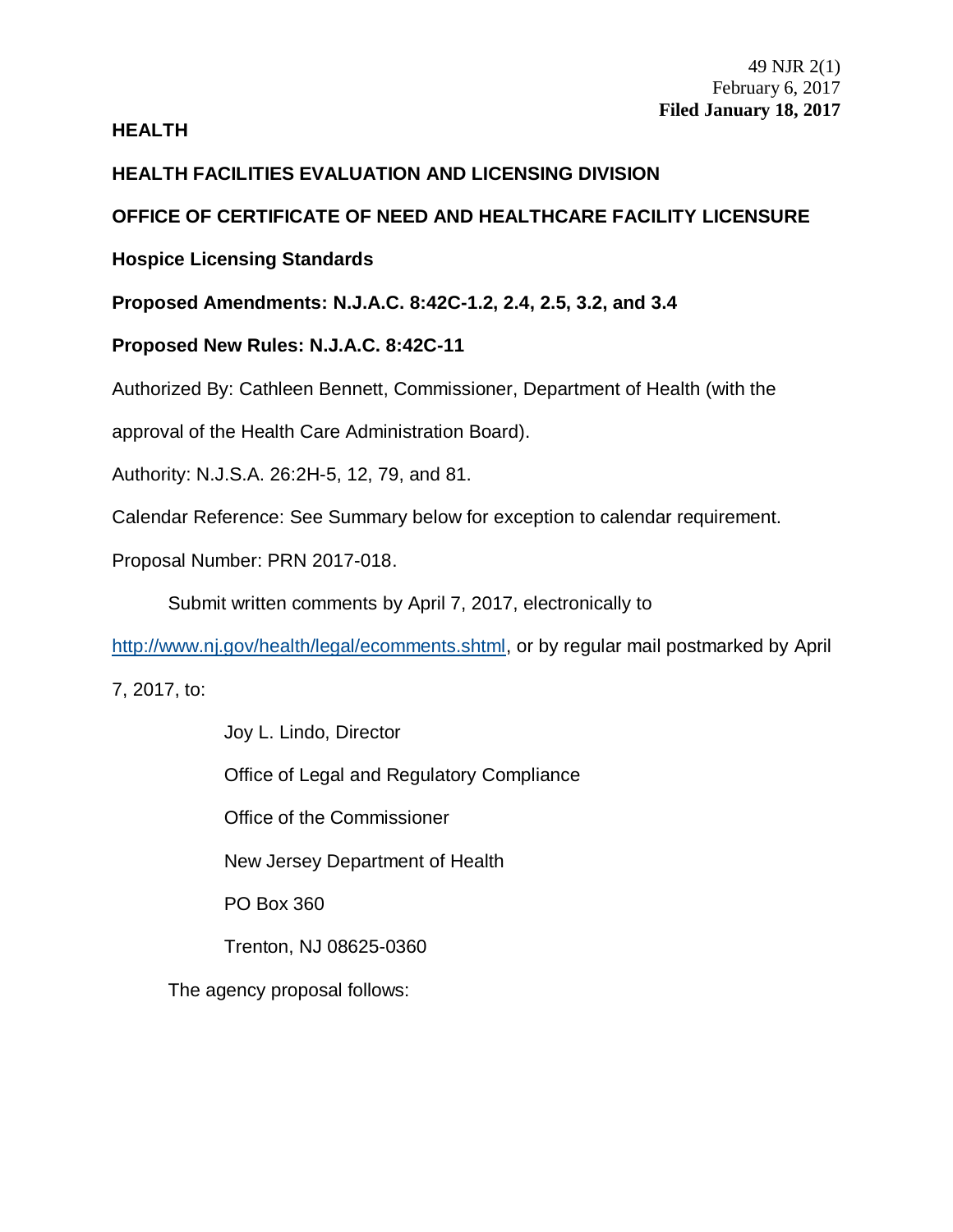#### **Summary**

On April 24, 1997, P.L. 1997, c. 78, codified at N.J.S.A. 26:2H-79 through 81, was enacted. N.J.S.A. 26:2H-79 establishes standards for hospice care programs operating in New Jersey, specifying the care and services that must be provided to hospice patients and their families. N.J.S.A. 26:2H-81 requires the Department of Health (Department) to develop rules for licensure of hospice care programs as necessary to implement N.J.S.A. 26:2H-79 through 81. N.J.A.C. 8:42C fulfilled this statutory mandate. The Department now proposes to amend N.J.A.C. 8:42C and add new N.J.A.C. 8:42C-11 to establish rules for inpatient hospice care providers. The only existing manner by which a freestanding inpatient hospice care provider can obtain licensure is by applying for licensure as a comprehensive personal care home in accordance with N.J.A.C. 8:36. There are currently four inpatient hospice care providers licensed in this manner.

The Department worked with stakeholders to undertake a comprehensive analysis of inpatient hospice services in New Jersey. The proposed amendments and new rules are the result of this process.

The Department expects that the proposed amendments and new rules would bring uniformity and consistency to the delivery of inpatient hospice care Statewide and would ensure the quality of services provided by inpatient hospice care providers through effective inspections and appropriate enforcement.

Following is a summary of the proposed amendments and new rules:

The Department is proposing technical amendments throughout the chapter to correct grammar and punctuation, to update and correct references to publications that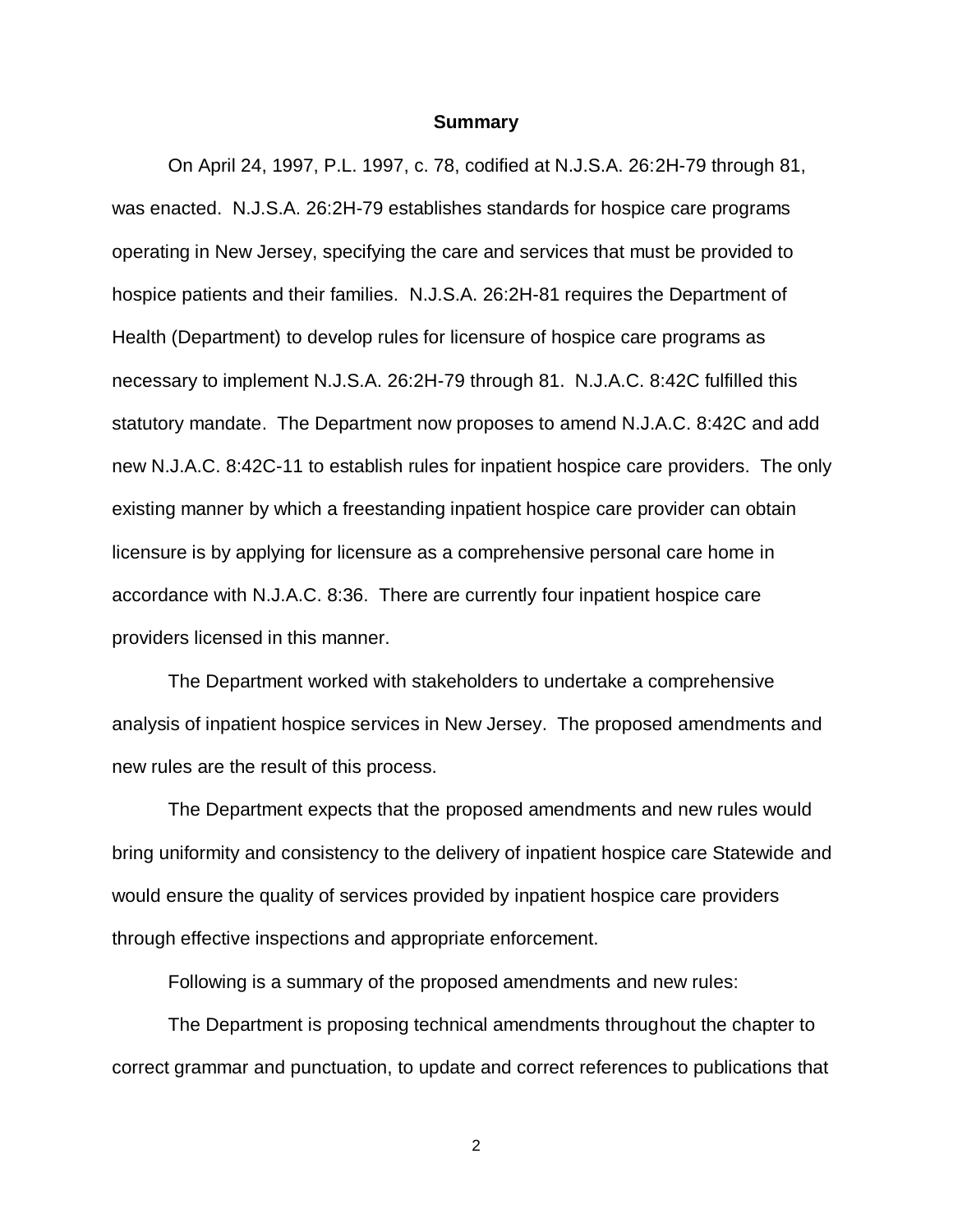the chapter incorporates by reference, as amended and supplemented, and to improve readability.

The Department proposes to amend existing N.J.A.C. 8:42C-1.2 to add definitions of the terms, "family," "Hand Hygiene Guideline," "inpatient hospice care provider," "inspection," "unit," and "unit manager." Within the definition of the proposed new term, "Hand Hygiene Guideline," the Department proposes to incorporate by reference, as amended and supplemented, the CDC guidance document, "Hand Hygiene in Health-Care Settings: Recommendations of the Healthcare Infection Control Practices Advisory Committee and the HICPAC/SHEA/APIC/IDSA Hand Hygiene Task Force." These terms appear throughout the proposed new rules at N.J.A.C. 8:42C-11. The Department proposes to amend the existing definition of "social worker" to establish a mechanism to credit social worker candidates for relevant social work experience completed as part of the curriculum for a master's degree in social work.

The Department proposes to amend existing N.J.A.C. 8:42C-2.4(a) to reorganize the subsection, to indicate that fees established therein are subject to maximum fee caps at N.J.S.A. 26:2H-12, and to add new paragraph (a)3, which would establish a fee of \$1,500, plus \$15.00 per bed, to apply for approval to add an inpatient hospice care unit to an existing hospice license, and to apply for approval of the annual application to renew an inpatient hospice care unit license.

The Department proposes to delete existing N.J.A.C. 8:42C-2.4(j), and to add new subsection (j), to establish inspection fees of \$1,000 for a hospice and \$1,500 for each inpatient hospice care unit site, which fees would be due upon initial licensure and biennially thereafter upon license renewal. Proposed new subsection (k) would make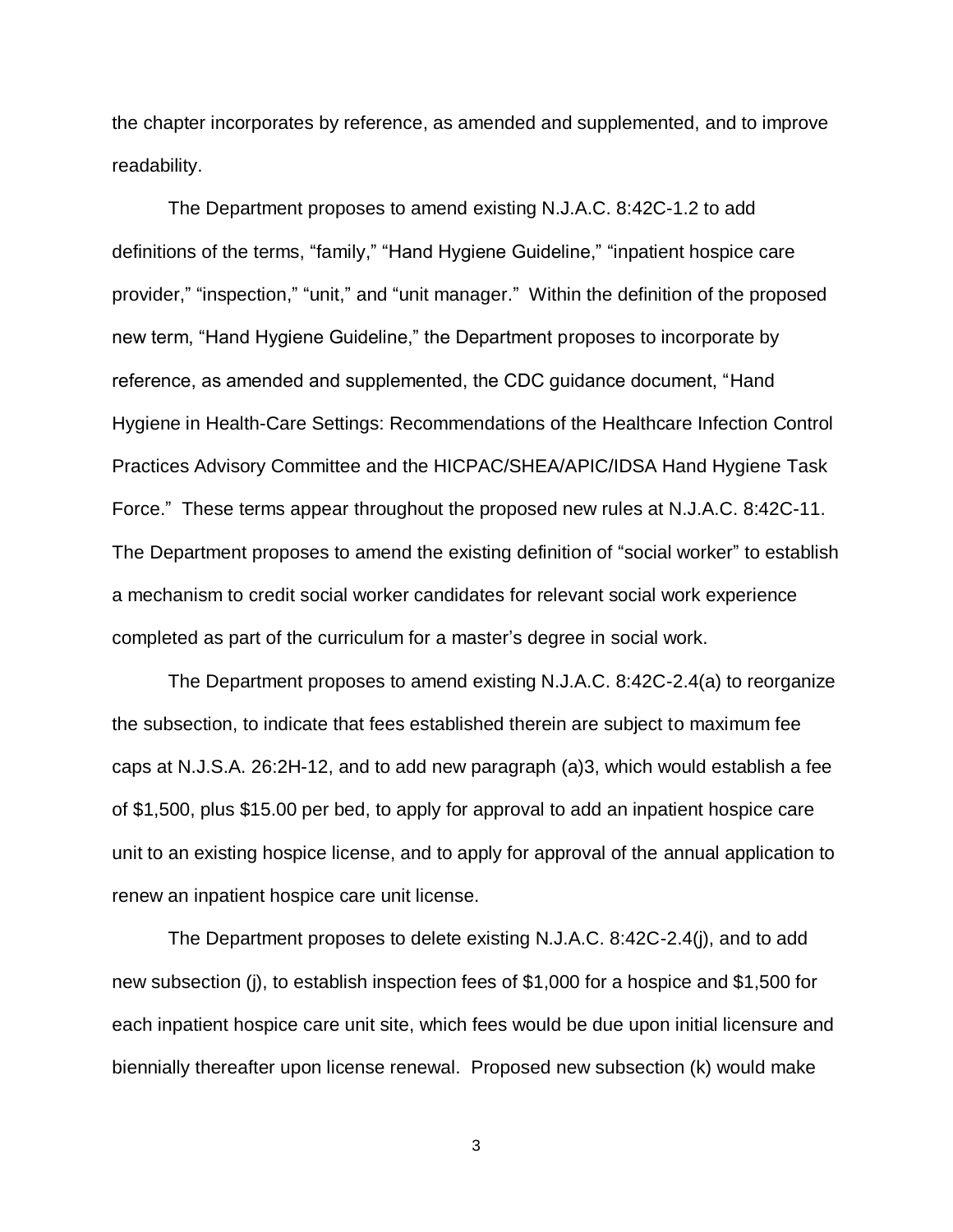payment of inspection fees a condition of license renewal and eligibility to apply for licensure of new facilities. Proposed new paragraph (k)1 would establish that inspection fees are due biennially, regardless of whether inspections occur more or less frequently than biennially.

Existing N.J.A.C. 8:42C-2.5(i) establishes, in pertinent part, that a hospice license becomes immediately void if a licensee ceases hospice operations, unless the licensee obtains, in advance of the cessation of operations, Department approval of a request to maintain the license in good standing for up to 24 months. A proposed amendment would increase, from 30 to 60, the number of days in advance of cessation of operations by which a licensee must make such a request to the Department, to ensure that the Department has sufficient time within which to process the request prior to cessation of operations. Proposed new N.J.A.C. 8:42C-2.5(i)1iii would condition the maintenance in good standing of a license during a cessation of hospice operations on the licensee's timely submission of a license renewal application and the associated application fee (that is, if, and when, the license is to expire and the application and fee become due during the period of cessation of operations).

The Department proposes to relocate existing N.J.A.C. 8:42C-2.5(i)2, which establishes the required materials to be submitted in support of an application for Department authorization of a transfer of ownership of a licensed facility, as new subsection (j). Proposed new N.J.A.C. 8:42C-2.5(j)5 would establish a fee of \$1,500 to apply for authorization to transfer the ownership of a hospice, which would be payable in addition to the license fee at N.J.A.C. 8:42C-2.4(a), as proposed for amendment,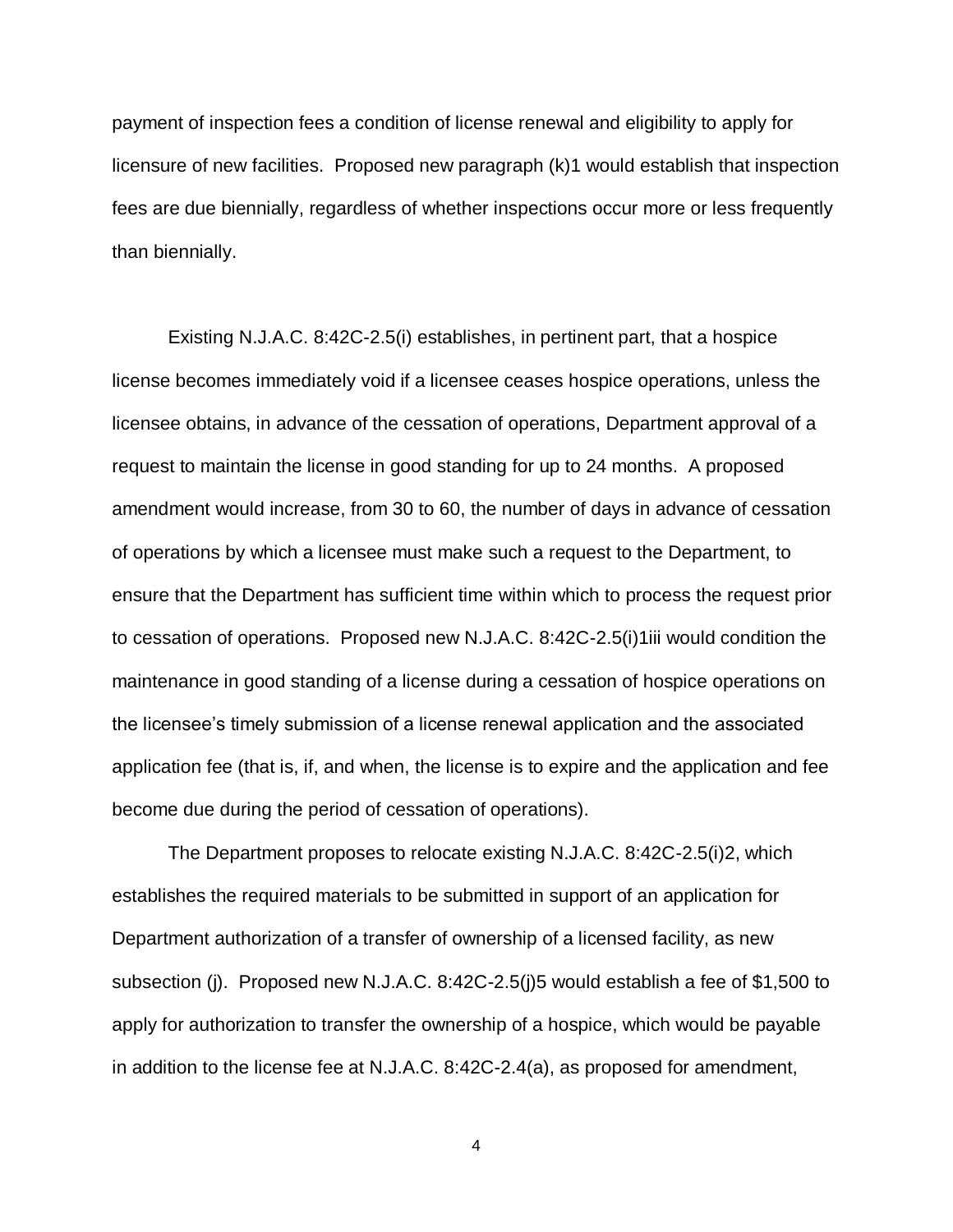which would be payable upon approval of an ownership transfer application. Proposed new N.J.A.C. 8:42C-2.5(j)6 would require a proposed transferee to submit information for track record review in accordance with the standards at N.J.A.C. 8:42C-2.4(b).

Proposed new N.J.A.C. 8:42C-2.5(l) would establish that the lease of beds to an inpatient hospice care unit operator is not subject to the requirement to apply for authorization to transfer ownership; the licensee can keep the beds licensed and inoperative for up to two years pursuant to N.J.A.C. 8:33-3.2(a), and thereafter must restore the inoperative beds to service; and the Department will remove inoperative beds from a facility's license if the licensee fails to restore inoperative beds to service upon the expiration of two years of inoperative status.

The Department proposes to amend existing N.J.A.C. 8:42C-3.2 to address transfers of ownership by providing a cross-reference to the process at N.J.A.C. 8:42C-2.5(j), as proposed for amendment.

The Department proposes to amend N.J.A.C. 8:42C-3.4 to delete existing subsection (l), which requires criminal background investigation and clearance from the Department of hospice personnel, as this provision is redundant of 42 CFR 418.114(d), which requires hospices to obtain criminal background checks of hospice personnel as a condition of participation in programs administered by the Centers for Medicare and Medicaid Services. An additional amendment to this section, at subsection (d), would add a cross-reference to 42 CFR 418.114(d) and would require the facility to maintain the criminal background check in each employee's personnel file.

The Department proposes to amend existing N.J.A.C. 8:42C-3.4(k) to delete an extraneous description of the purpose of requiring adherence to the publications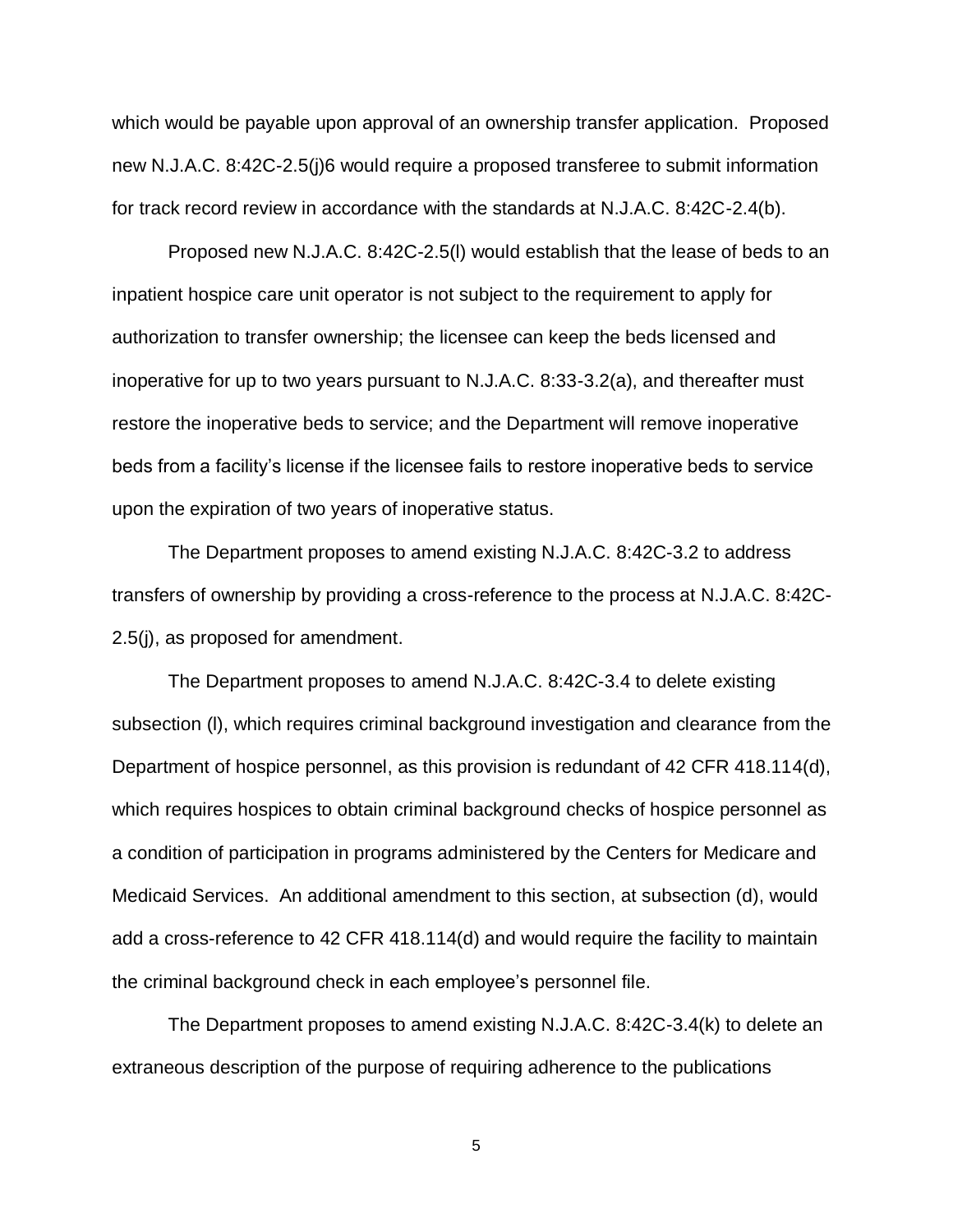incorporated therein by reference, as amended and supplemented. The Department proposes to amend existing subparagraphs (k)1i through iv to correct citations to these publications, to delete outdated references thereto, to update the references to the most recent versions thereof, to add Internet links at which the publications are available, and to reorganize and recodify these provisions as new paragraphs (k)1 through 4. The Department proposes to delete existing paragraph (k)1, because subsequent versions of some of these publications appear in journals other than the CDC's MMWR. Following are the publications that subsection (k), as proposed for amendment, would incorporate therein by reference, as amended and supplemented: "Immunization of Health-Care Personnel, Recommendations of the Advisory Committee on Immunization Practices (ACIP)"; "Guidelines for Preventing the Transmission of *Mycobacterium tuberculosis* in Health-Care Settings, 2005"; "Guideline for Infection Control in Health Care Personnel"; and "Updated United States Public Health Service Guidelines for the Management of Occupation Exposures to Human Immunodeficiency Virus and Recommendations for Postexposure Prophylaxis."

The Department proposes new N.J.A.C. 8:42C-11, Inpatient Hospice Care Unit, to establish standards for hospice care providers that operate inpatient hospice units.

Proposed new N.J.A.C. 8:42C-11.1 would establish requirements for licensed inpatient hospice care providers, including State licensure as a hospice facility and certification from the Centers for Medicare and Medicaid Services. The proposed new rule would require inpatient hospice care providers in operation as of the effective date of the proposed amendments and new rules to file an application for licensure within 60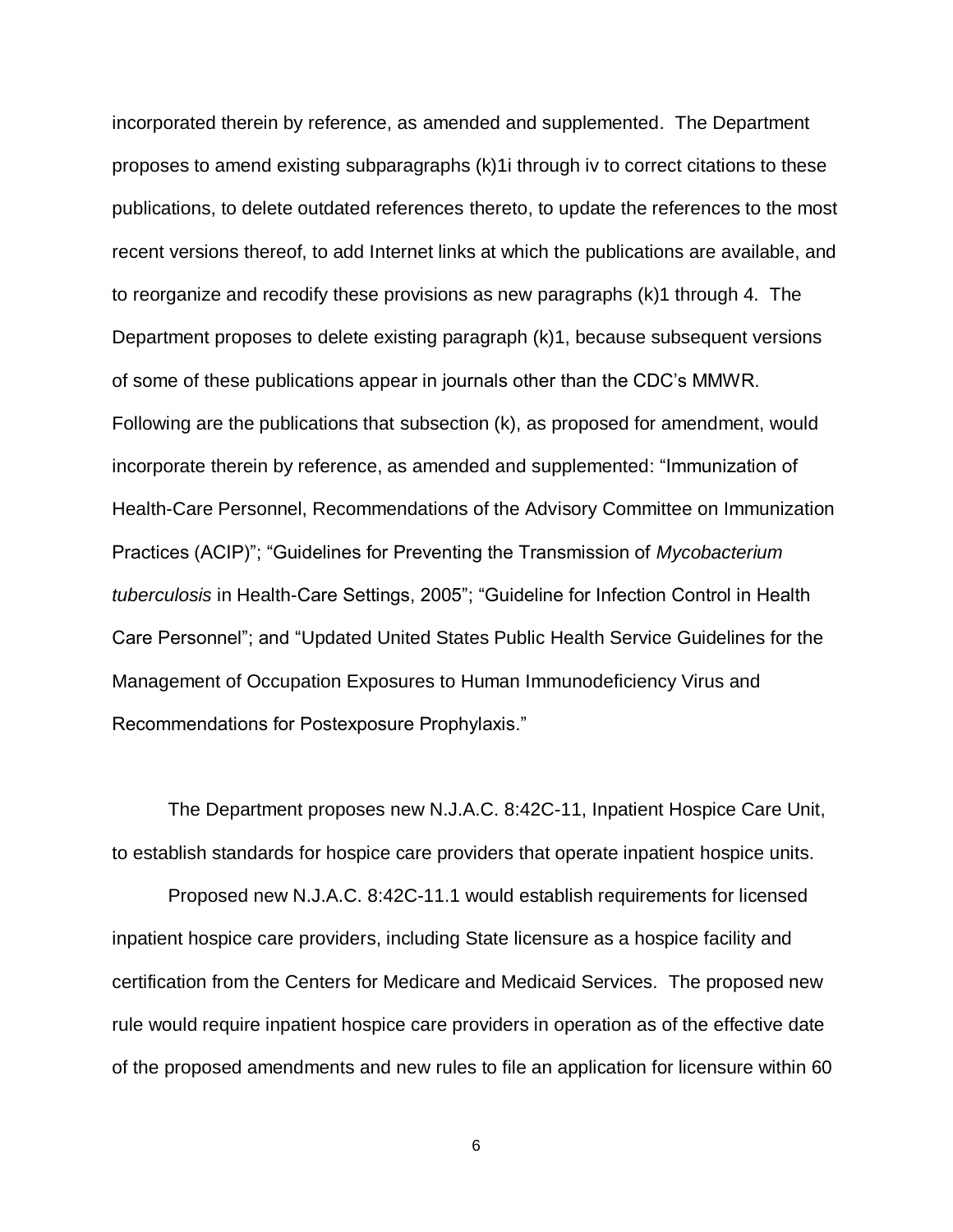days of the effective date, and to comply with the physical plant standards at proposed new N.J.A.C. 8:42C-11.4 within one year of the date of approval of that licensure application.

Proposed new N.J.A.C. 8:42C-11.2 would require the appointment of a unit administrator and the designation of a unit manager, who would supervise the unit in the absence of the unit administrator. It would further require unit administrators or unit managers to be available at all times and be in the building in which the unit is located for at least half-time each week. The new rule would further require inpatient hospice care providers to provide 24-hour nursing services and to meet the needs of patients' plans of care. It would also require two staff members to be in the unit at all times, one of whom would have to be a registered professional nurse, who may also be the unit manager or unit administrator, and the other a licensed or certified healthcare worker. Finally, the rule would require inpatient hospice care providers to have or to cause to have sufficient qualified staff to meet patient needs.

Proposed new N.J.A.C. 8:42C-11.3 would require inpatient hospice care providers to assure or provide duly licensed radiology, laboratory, pathology, and other medically related services according to physicians' orders. These services would have to be under the direction of a physician qualified by education, training, and experience to assume that function.

Proposed new N.J.A.C. 8:42C-11.4 would provide the physical area requirements of inpatient hospice care units. It would establish requirements for unit size, room capacity, occupancy level, usable floor area for each room, clearances around each bed, space requirements for dining, recreation, and other common areas,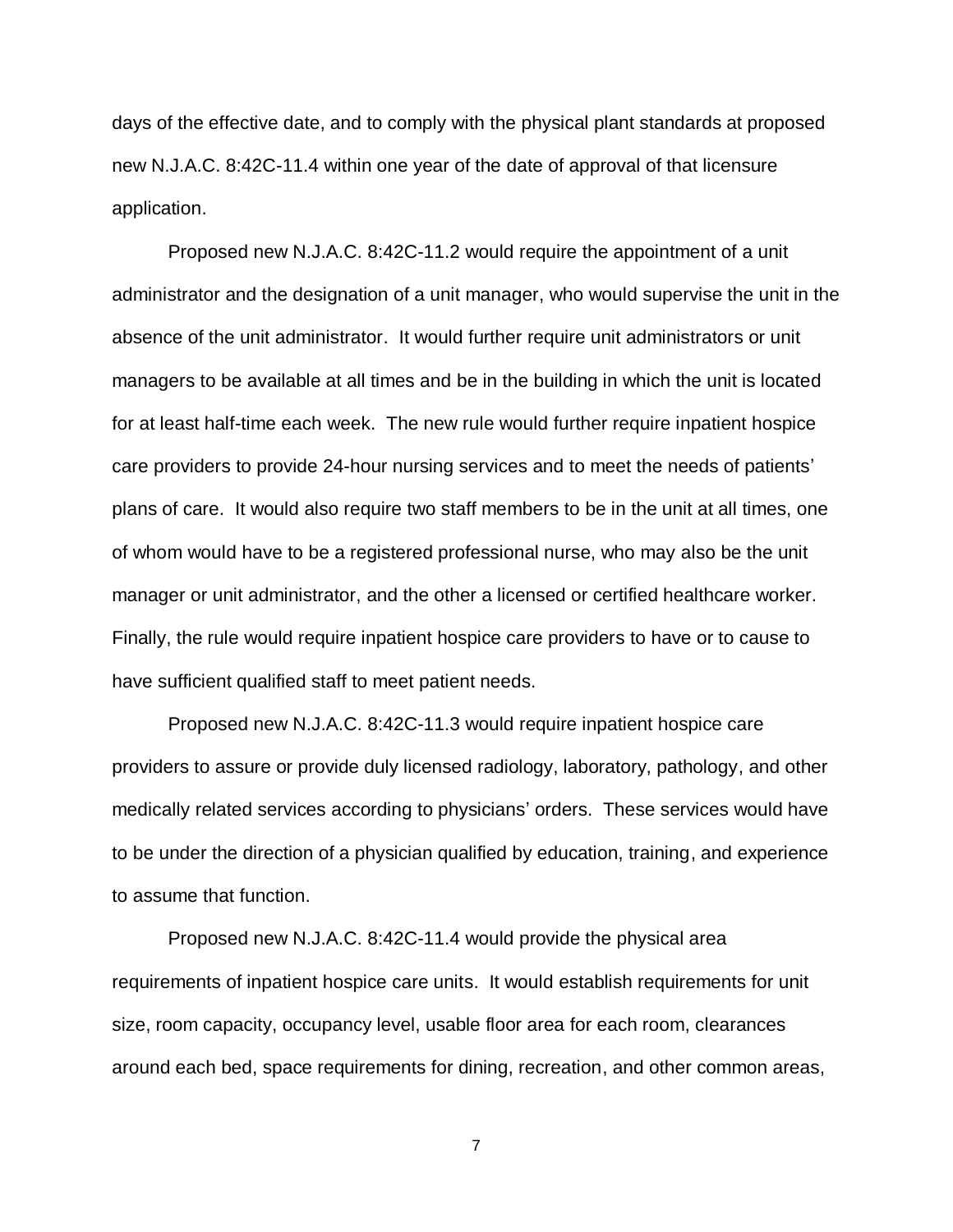wardrobe or closet requirements, minimum bathroom requirements, handsinks, grab bar and handgrips, and a mandatory nurse call system. It further would establish requirements for medication preparation areas, clean utility rooms, soiled utility rooms, staff bathrooms and locker spaces, nourishment stations, soiled linen storage areas, clean linen storage areas, housekeeping closets, location of office spaces, areas for staff lounges and family visitation areas, the atmosphere for kitchen and dining areas, and accommodations for patient and family member privacy and for family members to remain with patients. Proposed new paragraph (o)1 would require installation of grab bars in toilet and bath facilities in compliance with the publication, *Accessible and Usable Buildings and Facilities (ICC A117.1-2009)*, which is to be incorporated by reference, as amended and supplemented. Proposed new paragraph (aa)1 would require inpatient hospice care providers to comply with the Guidelines for Design and Construction of Residential Health, Care, and Support Facilities (2014), which are incorporated by reference, as amended and supplemented.

Proposed new N.J.A.C. 8:42C-11.5 would require inpatient hospice care providers to develop and implement systems to investigate, report, evaluate, and maintain records of infections among patients and staff. It would require these systems to adhere to the Guidelines for Preventing the Transmission of Mycobacterium tuberculosis in Health-Care Settings, pursuant to the Occupational Safety and Health Act of 1970. It further would require these systems to provide procedures for isolating patients with infectious diseases.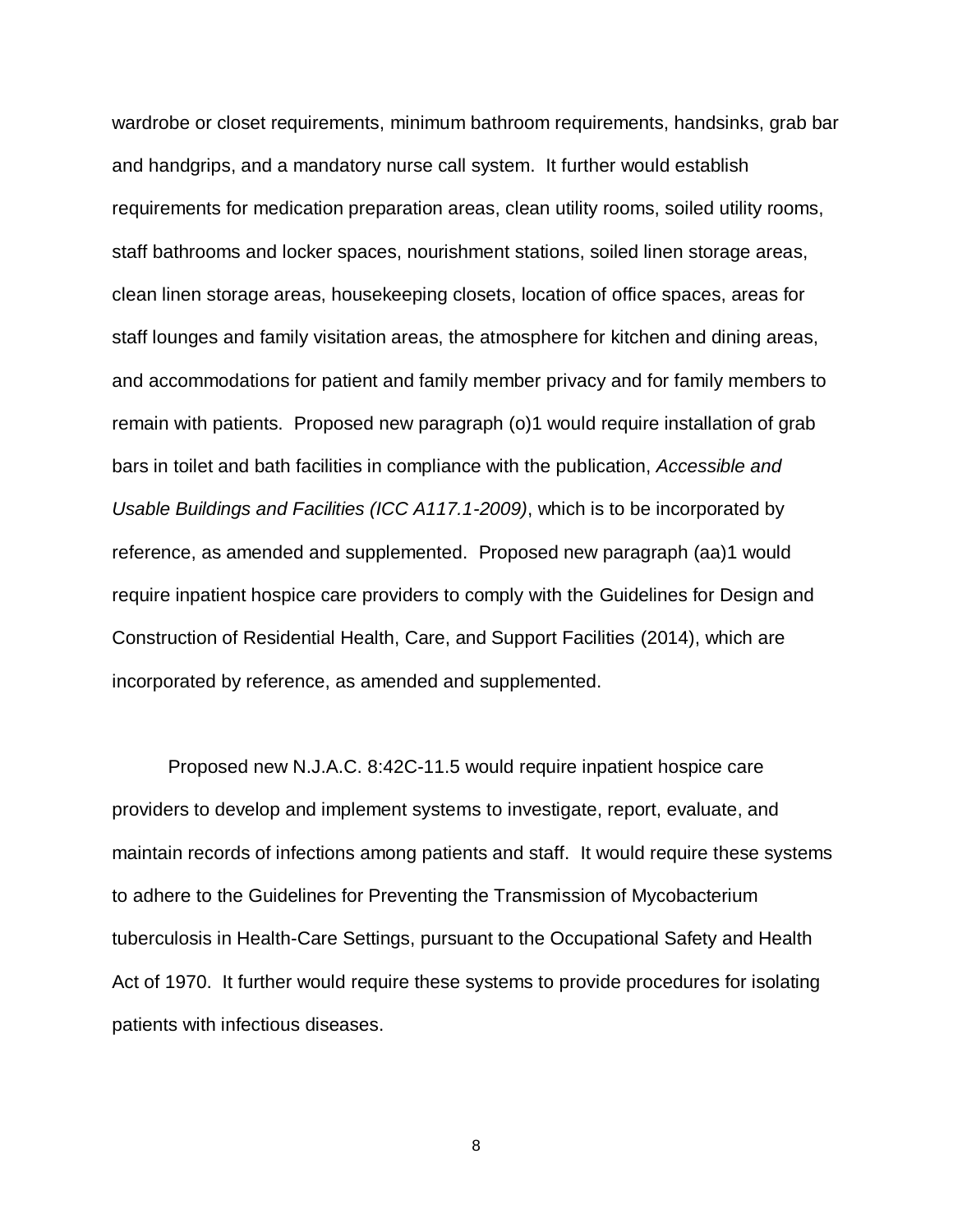Proposed new N.J.A.C. 8:42C-11.6 would require inpatient hospice care providers to employ or otherwise have documented agreements with licensed pharmacists to establish and implement written policies and procedures on ordering, storage, administration, disposal, and recordkeeping of drugs and biologicals. It further would require inpatient hospice care providers to establish and implement written policies and procedures to govern the procurement, storage, administration, and disposal of all drugs and biologicals according to Federal and State laws and for drug control and accountability. Finally, it would require inpatient hospice care providers to maintain emergency drug kits for the needs of patients.

Proposed new N.J.A.C. 8:42C-11.7 would require inpatient hospice care providers to comply with N.J.A.C. 8:42C-5.1, which generally sets forth patients' rights in the hospice setting.

Proposed new N.J.A.C. 8:42C-11.8 would establish dietary service and nutrition staffing requirements for inpatient hospice care providers. It would require inpatient hospice care providers to provide dietary services directly or through food service providers with documented agreements. It would require dietary services to comply with N.J.A.C. 8:24, Sanitation in Retail Food Establishments and Food and Vending Machines. The rule would further require units to have a staff member who is trained or experienced in food management or nutrition to be responsible for menu planning and supervising meal preparation. The rule would also require inpatient hospice care providers to provide therapeutic or special diets, have an approved dietary manual for reference when preparing meals, and have a registered dietician or registered nurse provide dietary counseling to patients who experience unmet nutritional needs.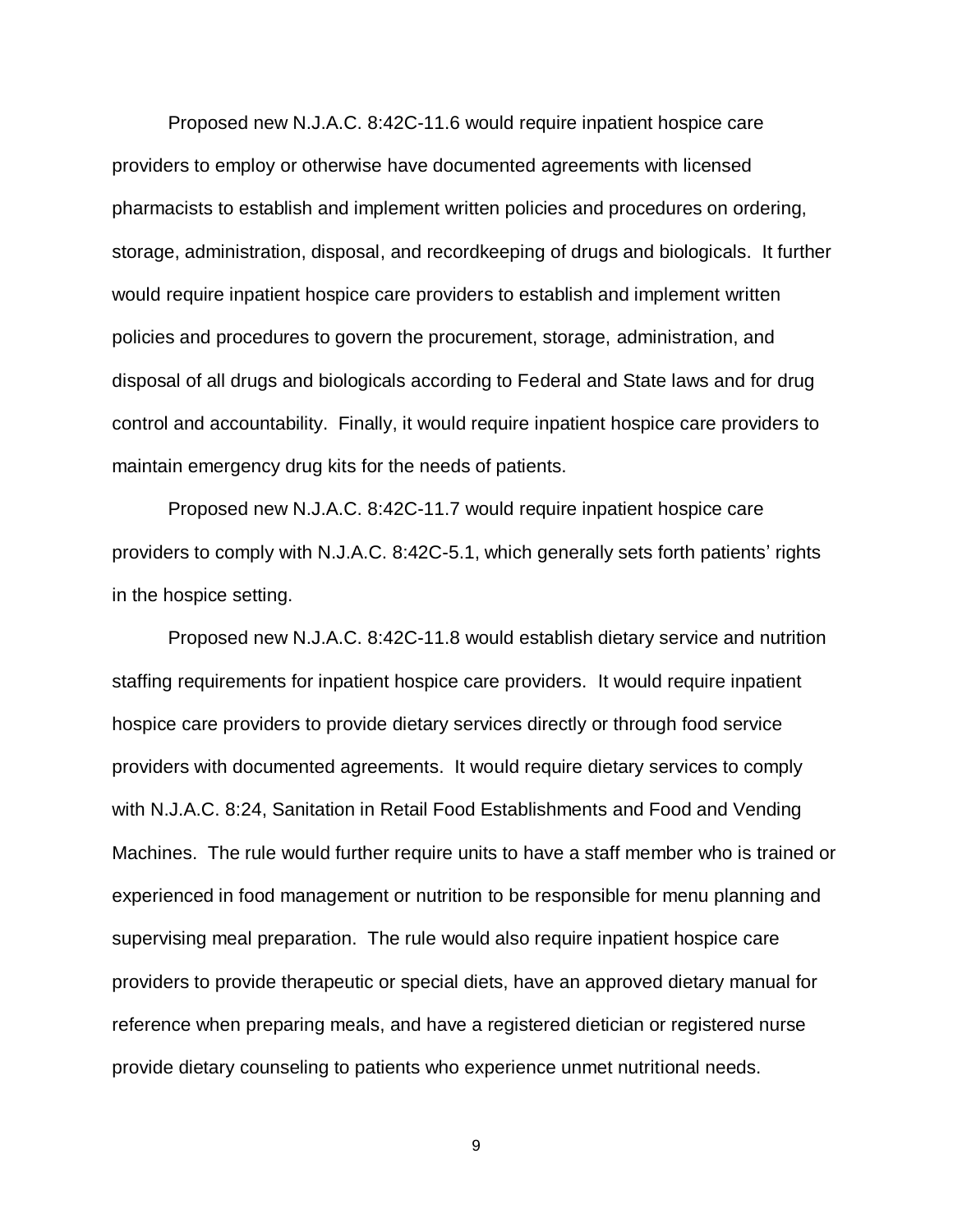Proposed new N.J.A.C. 8:42C-11.9 would require inpatient hospice care providers to provide laundry services to meet patients' needs. It further would require inpatient hospice care providers that contract for laundry services to have documented agreements for the contracted services containing the details of the provided services.

Proposed new N.J.A.C. 8:42C-11.10 would require inpatient hospice care providers to provide housekeeping services to maintain a clean, healthy, and sanitary environment. It further would require inpatient hospice care providers that contract for housekeeping services to have documented agreements for the contracted services containing the details of the provided services.

Proposed new N.J.A.C. 8:42C-11.11 would require inpatient hospice care providers to have and implement policies and procedures addressing whether pets are to be allowed in the unit, and, if they are permitted, establishing mechanisms to assure staff and patient safety and measures to prevent staff and patient discomfort.

Proposed new N.J.A.C. 8:42C-11.12 would require units to have written emergency preparedness plans and would require annual and new staff training and a prescribed number of emergency preparedness drills.

Proposed new N.J.A.C. 8:42C-11.13 would require inpatient hospice care providers to meet applicable Federal, State, and local laws, regulations, and codes pertaining to health and safety.

As the Department has provided a 60-day comment period for this notice of proposal, this notice is excepted from the rulemaking calendar requirements set forth at N.J.A.C. 1:30-3.3(a)5.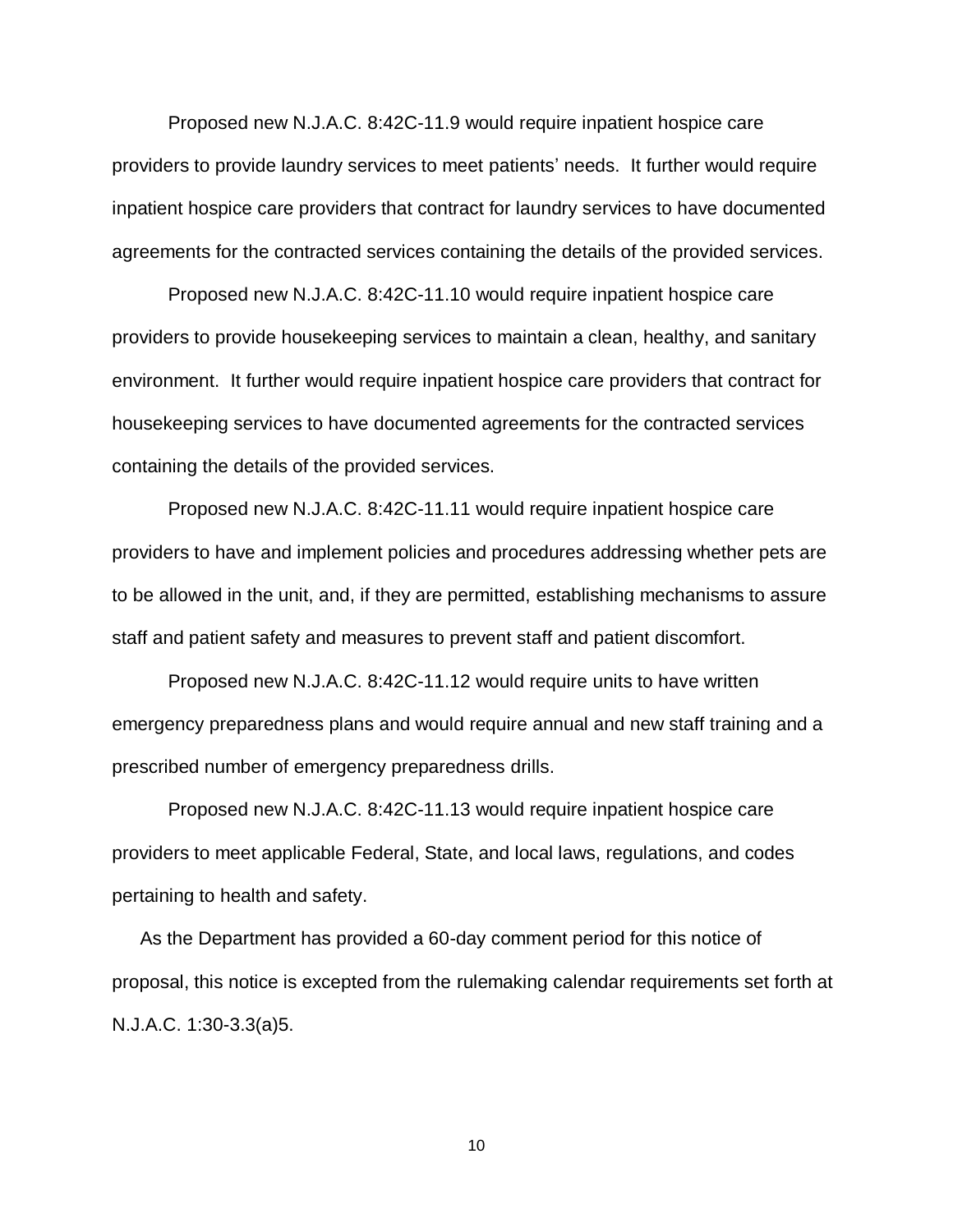#### **Social Impact**

N.J.S.A. 26:2H-79 through 81 direct the Department to develop "standards and procedures" for licensing inpatient hospice care programs to ensure high-quality hospice services to the residents of New Jersey in a coordinated and cost-effective manner. The proposed amendments and new rules would satisfy this directive by establishing appropriate minimum requirements for the provision of inpatient hospice care services in New Jersey that promote the delivery of these services at a high-quality level.

As described in the Summary above, the Department currently licenses facilities providing inpatient hospice services as comprehensive personal care homes in accordance with N.J.A.C. 8:36. This process requires prospective licensees, and the Department in processing such applications, to adhere to the process for obtaining a certificate of need. The proposed amendments and new rules would streamline the licensure of inpatient hospice care services by establishing standards specific to inpatient hospice care units that eliminate the need for adherence to the certificate of need process.

The proposed amendments and new rules would have a positive social impact on patients in need of hospice services, their families and caregivers, and inpatient hospice care providers. The Department acknowledges the generally positive social impact of the inpatient hospice care movement upon hospice patient quality of life in this State. Inpatient hospice care providers generally strive to provide homelike environments for terminally ill patients. The proposed amendments and new rules, together with the Medicare certification standards, would promote high-quality palliative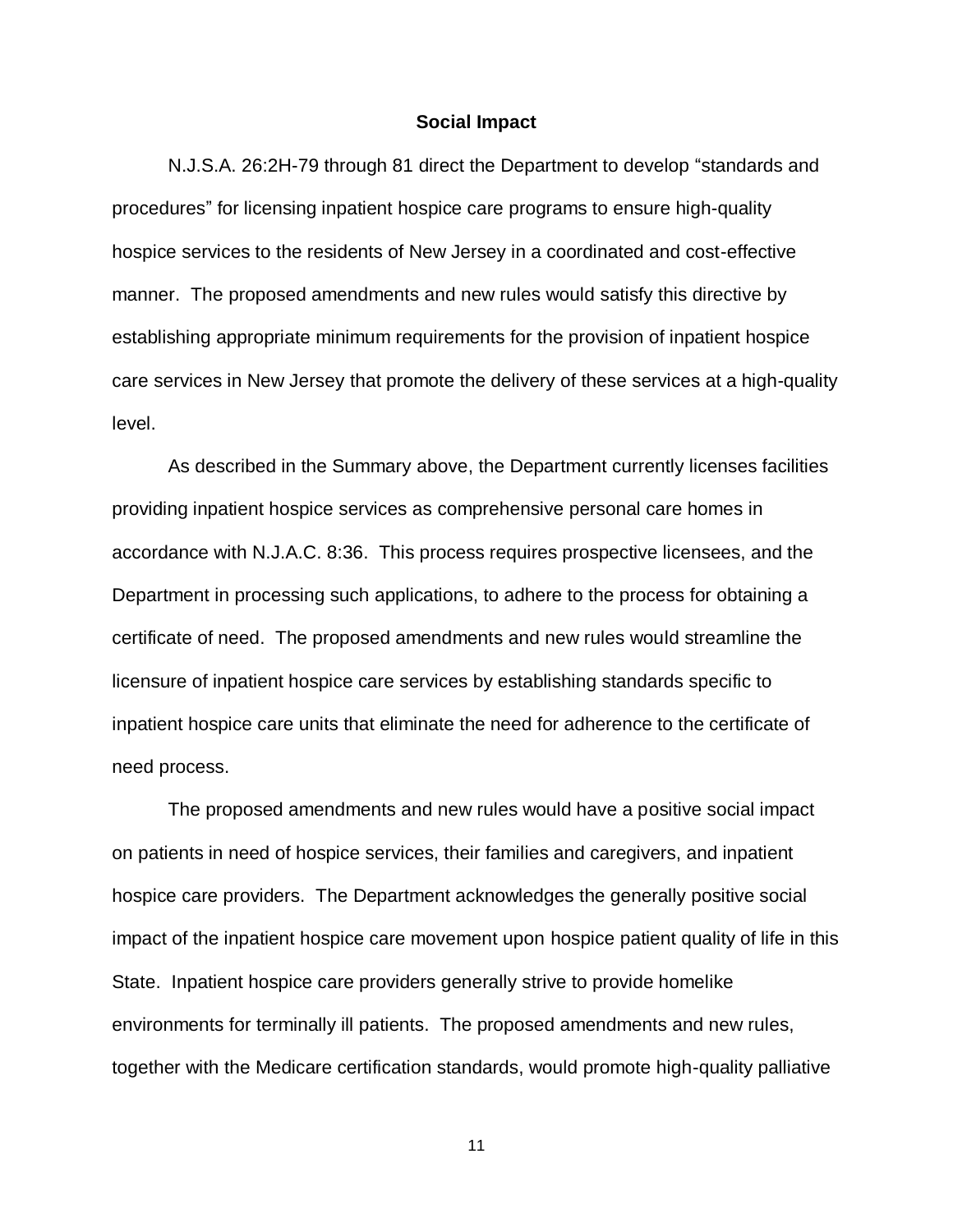care for terminally ill patients. The proposed amendments and new rules would facilitate hospice patients' receipt of the diverse services needed during the final stages of their lives in a homelike environment as inpatients, while providing their families and caregivers with an alternative to home-based hospice care and the respite opportunities that would follow therefrom, with the reassurance that, even when they are absent, their terminally ill family members are receiving quality care.

The proposed amendments and new rules would continue to ensure that the needs of patients and their families are met by requiring the employment of qualified staff and well-trained volunteers, appropriate recordkeeping, and policies and procedures to govern patient care services. The proposed amendments and new rules would help to ensure that patients admitted to inpatient hospice care units that receive palliative care retain dignity and the greatest degree of independence possible during the final stages of their lives.

The proposed amendments and new rules would help inpatient hospice care providers to obtain the best patient outcomes by requiring their adherence to best practices. The establishment of specific staffing standards for inpatient hospice care units would help to assure the provision of appropriate staff supervision and patient care. Requiring inpatient hospice care providers to adhere to longstanding patient rights standards would enhance patients' ability to have greater autonomy in decisionmaking. Requiring inpatient hospice care providers to adhere to infection prevention and control practices would help to minimize the occurrence of medical complications due to the spread of infection, which is particularly relevant in the care of terminally ill patients who are likely to be immunocompromised. Requiring inpatient hospice care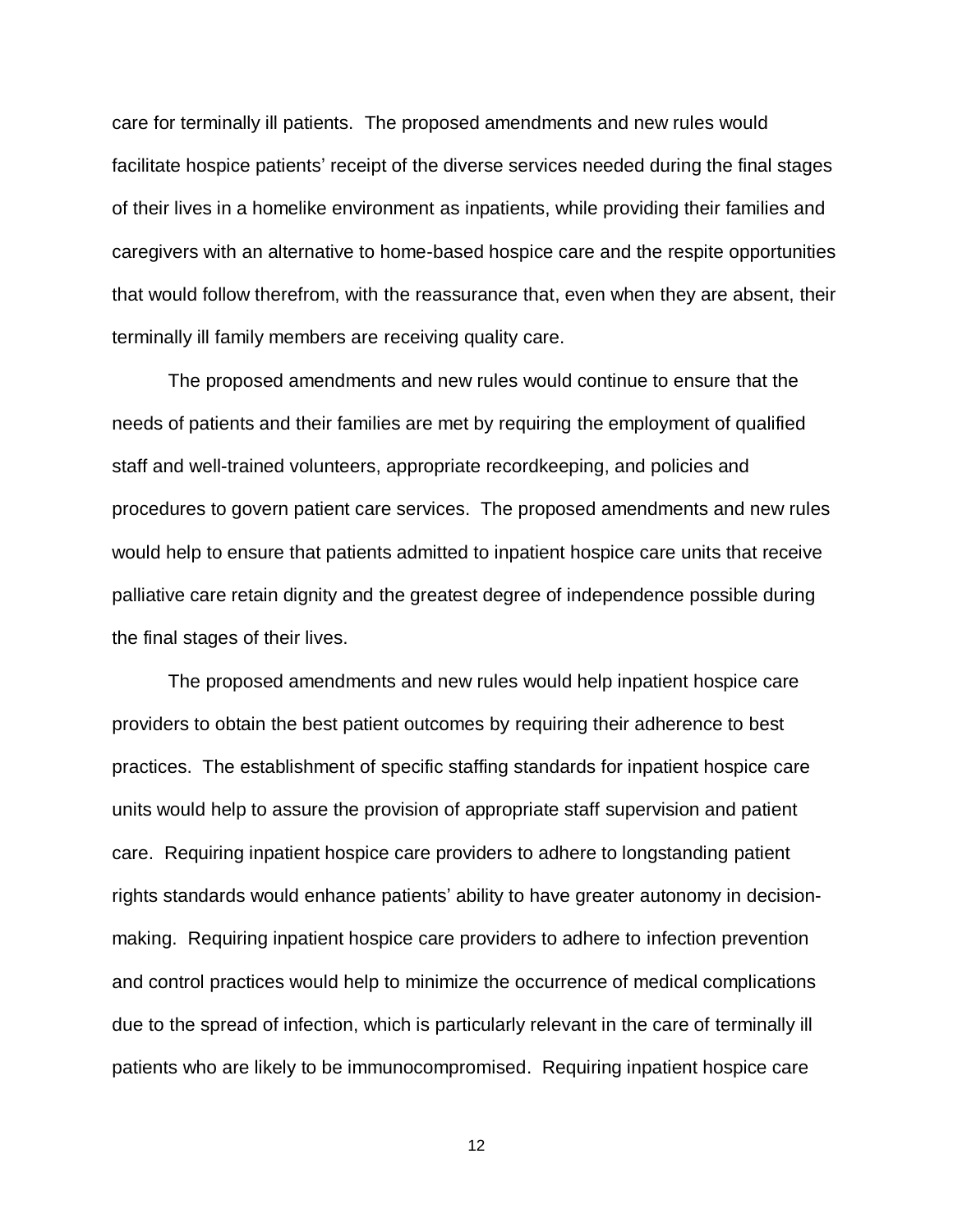providers to adhere to dietary services standards would help to ensure that patients receive appropriate food and nutrition management from qualified staff in compliance with existing sanitation standards.

The proposed amendments and new rules would play an important role in maintaining satisfactory levels of patient care for existing Medicare-certified providers and in monitoring the quality of care provided by new providers. The proposed amendments and new rules will help to ensure the provision of accessible high-quality care to hospice patients and their families and caregivers.

#### **Economic Impact**

The Department anticipates that the proposed amendments and new rules will enhance services by providing a set of rules that will not only permit providers to explore additional services options, but also improve the quality of services provided.

Presently, inpatient hospice providers must meet comprehensive personal care home (CPCH) standards in order to open a freestanding inpatient hospice. As the licensure of a CPCH involves an expedited certificate of need (CN) application, the proposed new rules for inpatient hospice providers would save applicants for licensure the cost of the CN application fee, as well as the time necessary to review the application.

In addition, these rules will improve the efficiency of payment for inpatient hospice providers. Because the Department currently licenses existing providers of inpatient hospice care as comprehensive personal care homes pursuant to N.J.A.C. 8:36, the Centers for Medicare and Medicaid Services (CMS) treats these providers as assisted living facilities for reimbursement purposes. This has resulted in difficulties for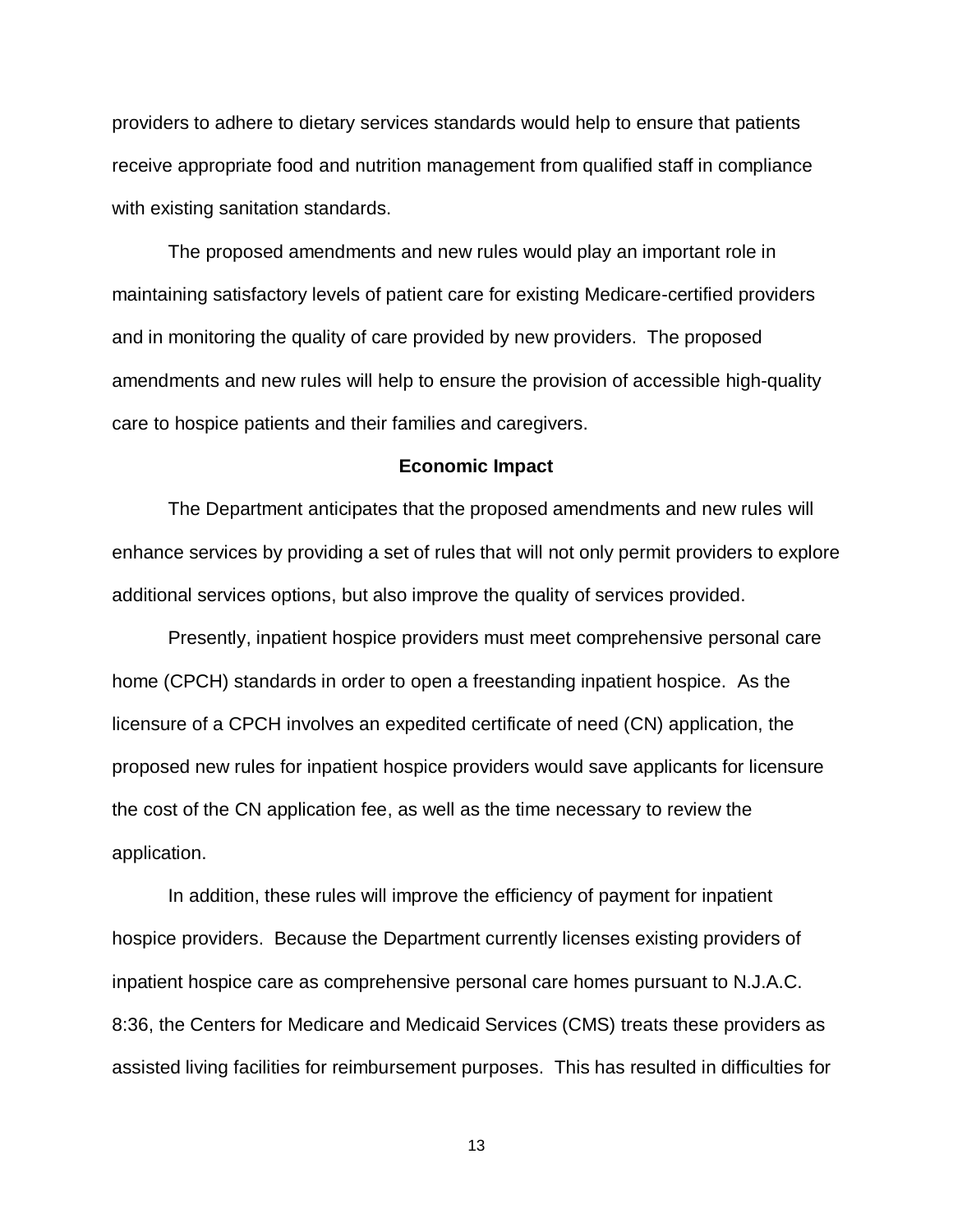providers in obtaining reimbursement for the special services provided in hospices that are different from those provided in assisted living facilities. The proposed amendments and new rules would have a positive economic impact on inpatient hospice providers seeking CMS reimbursement by establishing a licensing category for inpatient hospice providers that takes into account the differences between inpatient hospice and assisted living facilities.

The Department anticipates that the proposed amendments and new rules will not change the economic impact currently realized by existing inpatient hospice care providers already licensed under certificate of need standards. This is because the proposed amendments and new rules are generally consistent with existing Federal Medicare certification standards to which licensees are already subject, as described more fully in the Federal Standards Analysis, below.

New applicants for licensure would incur nonrefundable license application fees, and new and existing licensees applying for renewal of licensure would incur nonrefundable license renewal application fees, of \$1,500, plus \$15.00 per bed, not to exceed the cap established at N.J.S.A. 26:2H-80.b. In addition to license application fees, licensees would incur a biennial inspection fee of \$1,500, in accordance with N.J.S.A. 26:2H-12.

The proposed amendments and new rules would allow inpatient hospice care providers to contract for particular required services, such as food and laundry services. This may result in cost savings to providers who may find it more economical to have these services provided by contractors rather than by in-house staff.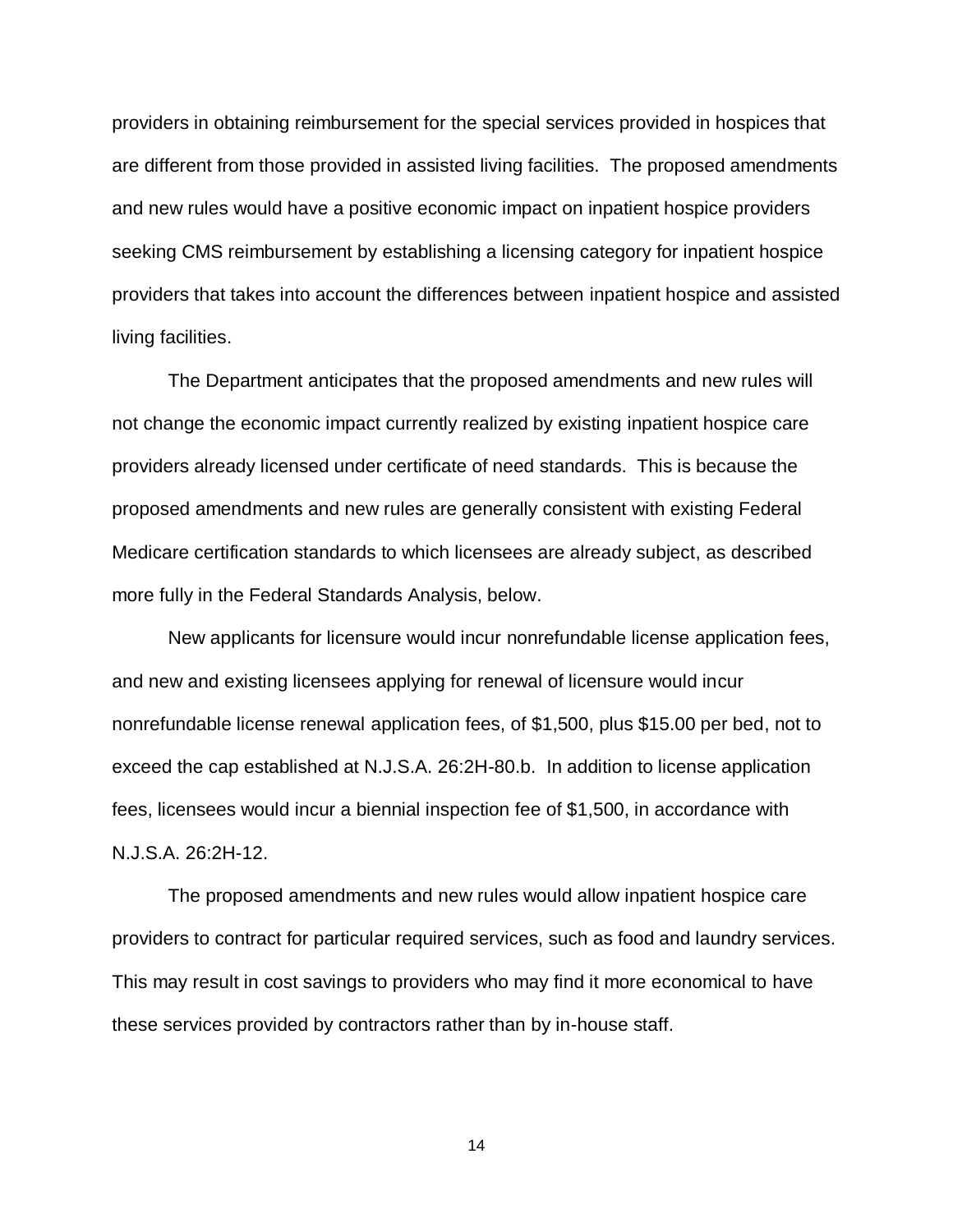The proposed amendments and new rules would require the Department to process applications for licensure and licensure renewal, conduct compliance surveys, respond to complaints, and develop and maintain appropriate licensure rules. These are services the Department already provides for these types of facilities (as comprehensive personal care facilities) and other licensed healthcare facilities. The Department would absorb the performance of these services for inpatient hospice care providers within its existing staff and infrastructure. Therefore, the Department does not anticipate that the proposed amendments and new rules would change the existing cost the Department incurs to perform these services. The Department has the authority to increase fees, as necessary, through rulemaking and within specific limits in accordance with N.J.S.A. 26:2H-12 and 80.b.

### **Federal Standards Analysis**

The proposed amendments and new rules at N.J.A.C. 8:42C are generally consistent with the Medicare Certification Standards for Hospice, established pursuant to 42 CFR Part 418, with which inpatient hospice care providers must comply to obtain Medicare certification and eligibility for Medicare reimbursement. However, the proposed amendments and new rules would continue to exceed these Federal certification standards with respect to the required employee health standards, especially for direct patient care workers, patient rights policies and procedures, and infection prevention and control program. The proposed enhanced standards would be consistent with the standards the Department has established as required in other New Jersey licensed healthcare facilities. New Jersey consumers of healthcare facility services have come to expect these enhanced requirements as standard across all New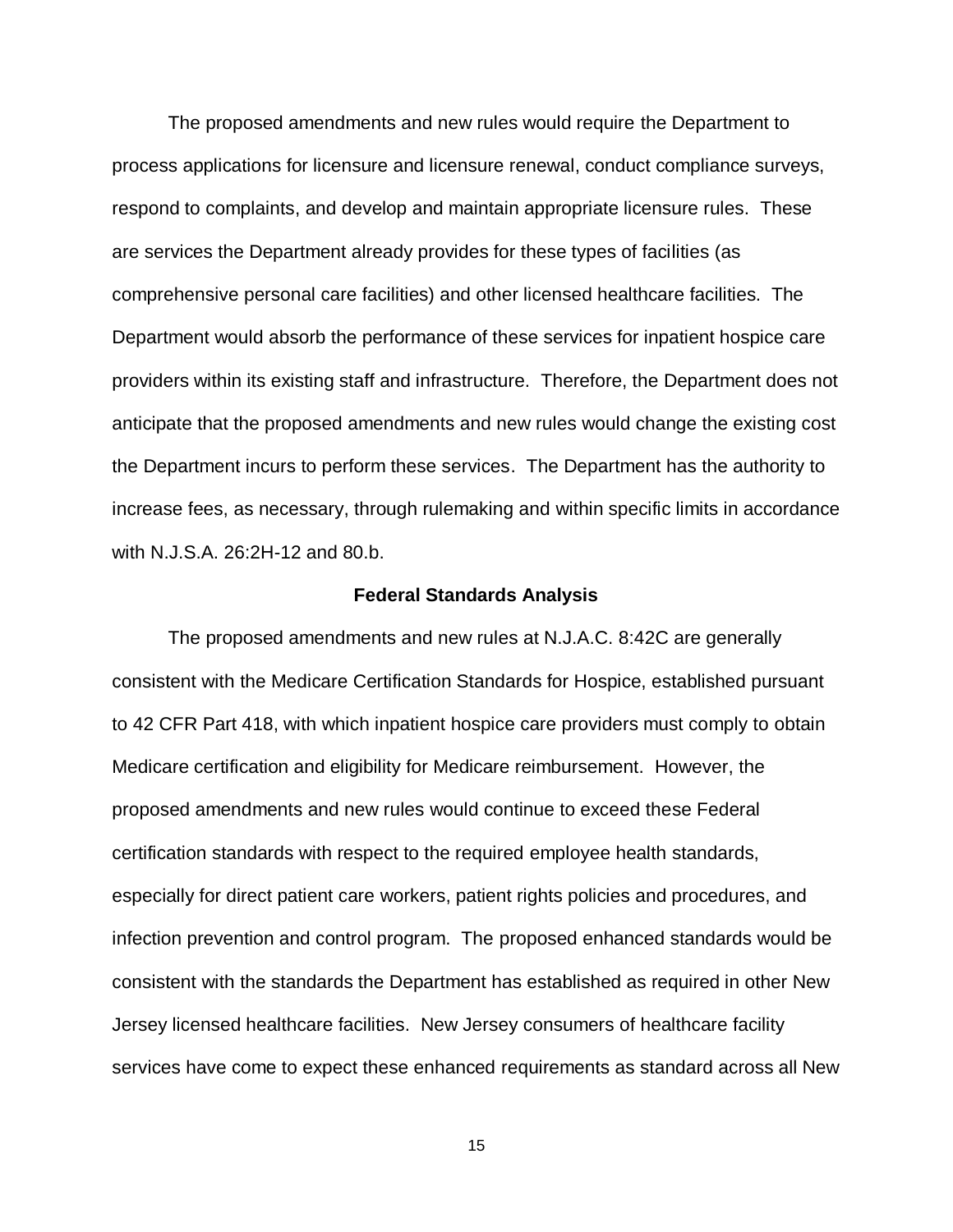Jersey licensed healthcare facilities. The Department has determined it is likewise appropriate to make these standards applicable to the care provided to hospice patients and their families and caregivers to ensure that consistent level of care and quality.

The cost to comply with implementation of patient rights requirements in licensed healthcare facilities generally is not significant within the context of provision of other healthcare services. Outbreaks of communicable disease among patients and staff can result in death and, at the very least, staff absenteeism. The cost to facilities to comply with enhanced employee health standards and to implement infection prevention and control programs is less than the cost to respond to outbreaks and their consequences and is discussed in the Summary and Economic Impact above. The implementation of these requirements is particularly appropriate in the context of treating hospice patients, who may likely be immunocompromised and/or who may be hospice patients because they have communicable disease diagnoses.

#### **Jobs Impact**

The Department does not expect that any jobs will be generated or lost as a result of the proposed amendments and new rules.

### **Agriculture Industry Impact**

The proposed amendments and new rules would not have an impact on the agriculture industry of the State.

### **Regulatory Flexibility Analysis**

The proposed amendments and new rules would impose reporting, recordkeeping, and compliance requirements on existing licensed hospice care providers and applicants for licensure as hospice care providers. The majority of these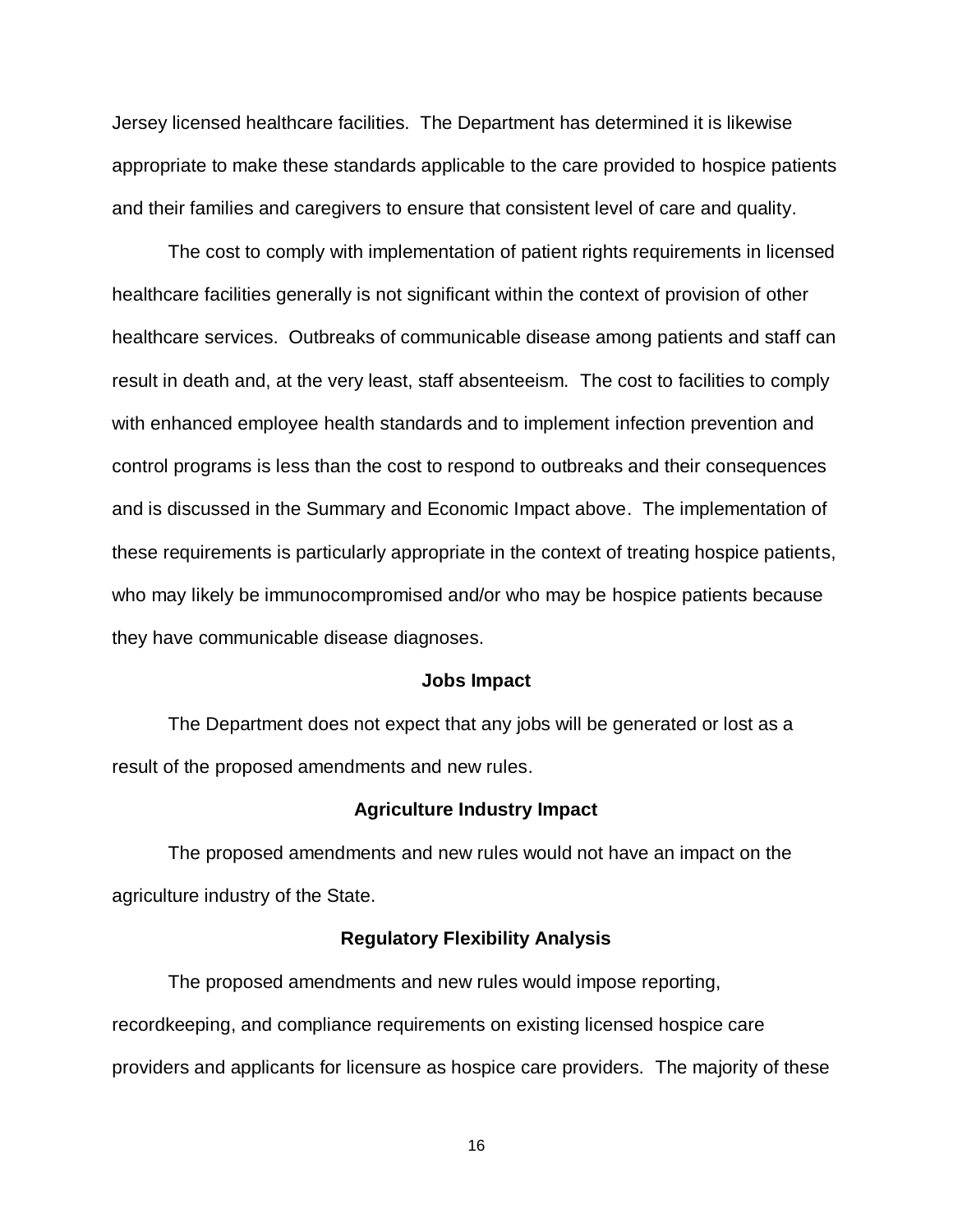entities may be small businesses, as the Regulatory Flexibility Act, N.J.S.A. 52:14B-16 et seq., defines that term. The Summary above describes these requirements. These entities would incur costs to comply with the proposed amendments and new rules. The Economic Impact above describes these costs.

As described in the Summary above, the proposed amendments and new rules would require licensed hospice care providers to retain the services of professionals, such as direct care and administrative staff, to comply. The costs to retain these professionals will vary based on factors arising from regional norms for each professional's level of education and training. The professionals that licensees would need to retain are the same as those that existing Medicare certification and reimbursement standards require them to retain, and are necessary for compliance with N.J.S.A. 26:2H-79.

The Department does not propose lesser or differing standards based on business size. The Department has determined that the proposed amendments and new rules would establish the minimum standards necessary to ensure patient and staff health and welfare and to maintain consistent levels of quality hospice care across the State, regardless of whether a large or small hospice care program is providing that care. N.J.A.C. 8:42C authorizes licensees and applicants for licensure to seek waiver of certain licensing requirements provided the waiver application proposes an alternative that ensures patient safety.

## **Housing Affordability Impact Analysis**

The proposed amendments and new rules would have an insignificant impact on the affordability of housing in New Jersey and there is an extreme unlikelihood that they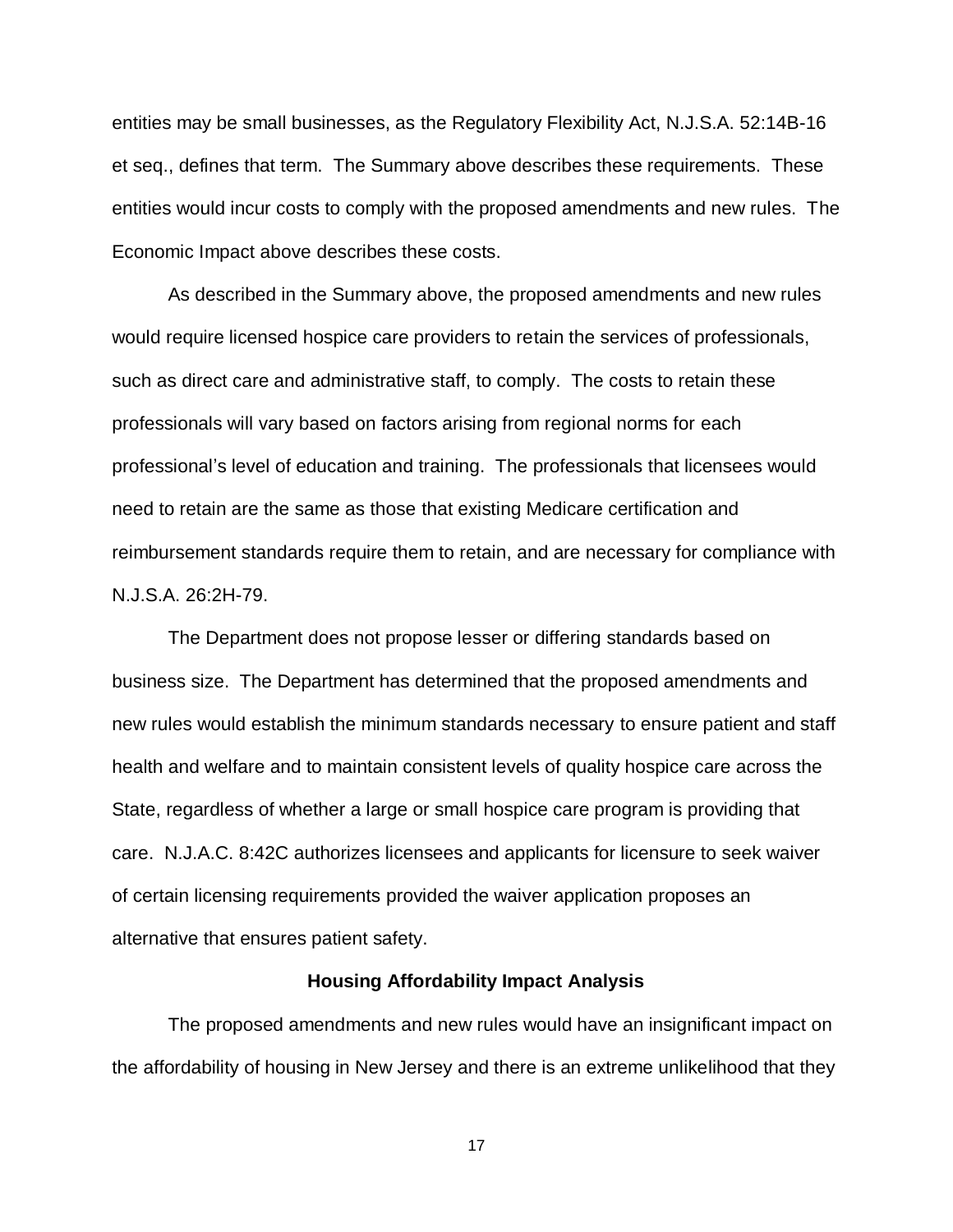would evoke a change in the average costs associated with housing because the proposed amendments and new rules would establish licensure standards for hospice services.

## **Smart Growth Development Impact Analysis**

The proposed amendments and new rules would have an insignificant impact on smart growth and there is an extreme unlikelihood that they would evoke a change in housing production in Planning Areas 1 or 2, or within designated centers, under the State Development and Redevelopment Plan in New Jersey because the proposed amendments and new rules would establish licensure standards for hospice services.

**Full text** of the proposal follows (additions indicated in boldface **thus**; deletions indicated in brackets [thus]):

## SUBCHAPTER 1. GENERAL PROVISIONS

8:42C-1.2 Definitions

The following words and terms, when used in this chapter, shall have the following meanings, unless the context clearly indicates otherwise:

...

**"Family" means persons related by blood, marriage, domestic partnership, or civil union.**

...

**"Hand-Hygiene Guideline" means the "Guideline for Hand Hygiene in Health-Care Settings: Recommendations of the Healthcare Infection Control Practices Advisory Committee and the HICPAC/SHEA/APIC/IDSA Hand Hygiene Task Force," Centers for Disease Control and Prevention, MMWR 2002, Volume**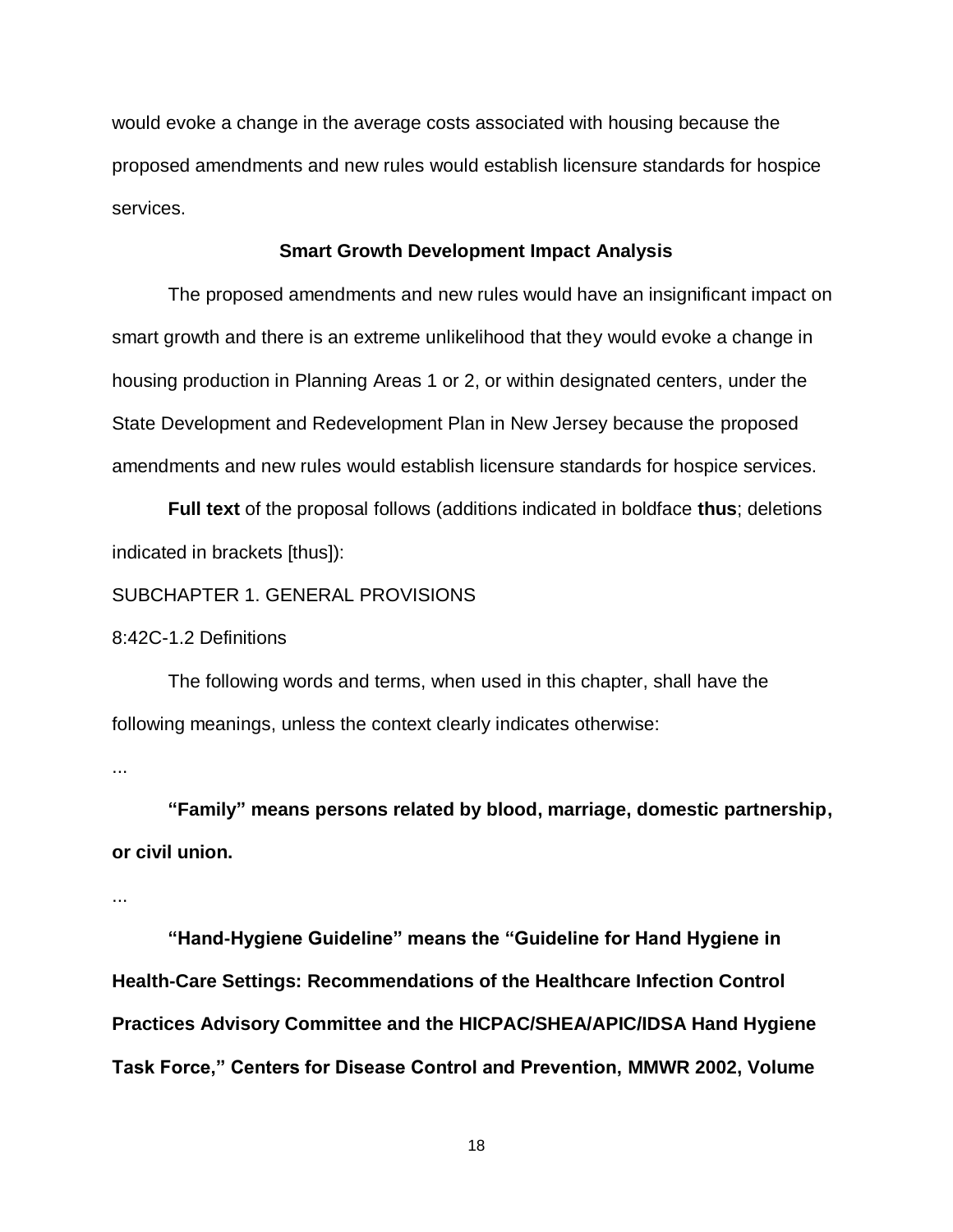**51, No. RR-16, 1-48, incorporated herein by reference, as amended and supplemented.**

...

**"Inpatient hospice care provider" means an entity that is:**

**1. Licensed to operate an inpatient hospice care unit in accordance with N.J.A.C. 8:42C-11; and**

**2. Certified by the Centers for Medicare and Medicaid Services as a hospice provider that meets the requirements for participation at 42 CFR 418.110.**

**"Inspection" means a survey, inspection, investigation, or other regulatory oversight activity necessary for the Department to carry out an obligation imposed by applicable State licensing rules and statutes and/or Federal Medicare and/or Medicaid certification regulations and/or statutes, including any on-site visit to a hospice by Department staff to determine a hospice's compliance with applicable State licensing rules and statutes and/or Federal Medicare and/or Medicaid certification regulations or statutes.**

...

"Social worker" means a person [who is licensed by the] **whom:**

**1. The** State Board of Social Work Examiners[, has a master's degree in social work from a graduate school of social work accredited by the Council on Social Work Education, and at least one year of post-master's social work experience in a health care setting in accordance with N.J.S.A. 45:15BB-1 et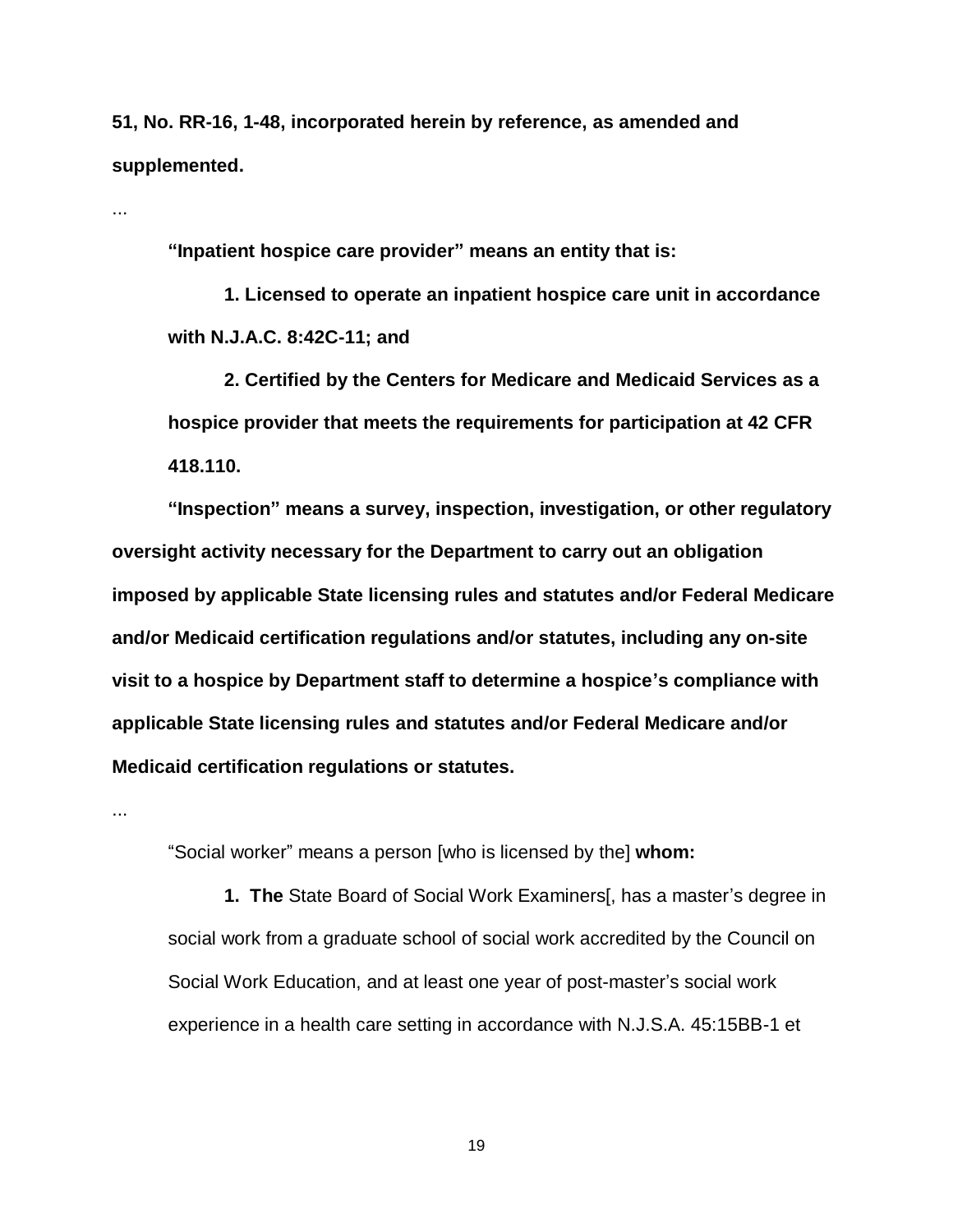seq. and] **licenses as a Licensed Social Worker or a Licensed Clinical Social Worker pursuant to** N.J.A.C. 13:44G[.]**; and**

**2. Has either:**

**i. Nine hundred hours of social work experience in a health care setting as part of the master's degree curriculum of a social work internship; or**

**ii. One year of social work experience in a health care setting after licensure as a social worker.**

…

**"Unit" means an inpatient hospice care unit that is operated by a licensed inpatient hospice care provider in accordance with N.J.A.C. 8:42C-11.**

**"Unit manager" means a registered professional nurse who is designated to supervise the unit in the absence of the unit administrator.**

...

SUBCHAPTER 2. LICENSURE AND LICENSURE PROCEDURES

8:42C-2.4 Licensure application

(a) [The] **Subject to the maximum fee caps at N.J.S.A. 26:2H-12, an** applicant shall submit to the Department [a]**:**

**1. A** nonrefundable fee of \$2,000 for the filing of an application for licensure of a hospice and \$2,000 for the annual renewal of the license[.]**;**

[1.] **2.** [An additional] **A nonrefundable fee of** \$150.00 [shall be submitted] for the filing of an application for **licensure of** each branch office of the [facility,] **hospice** and \$150.00 for [its] **the** annual renewal[.] **of each branch office license; and**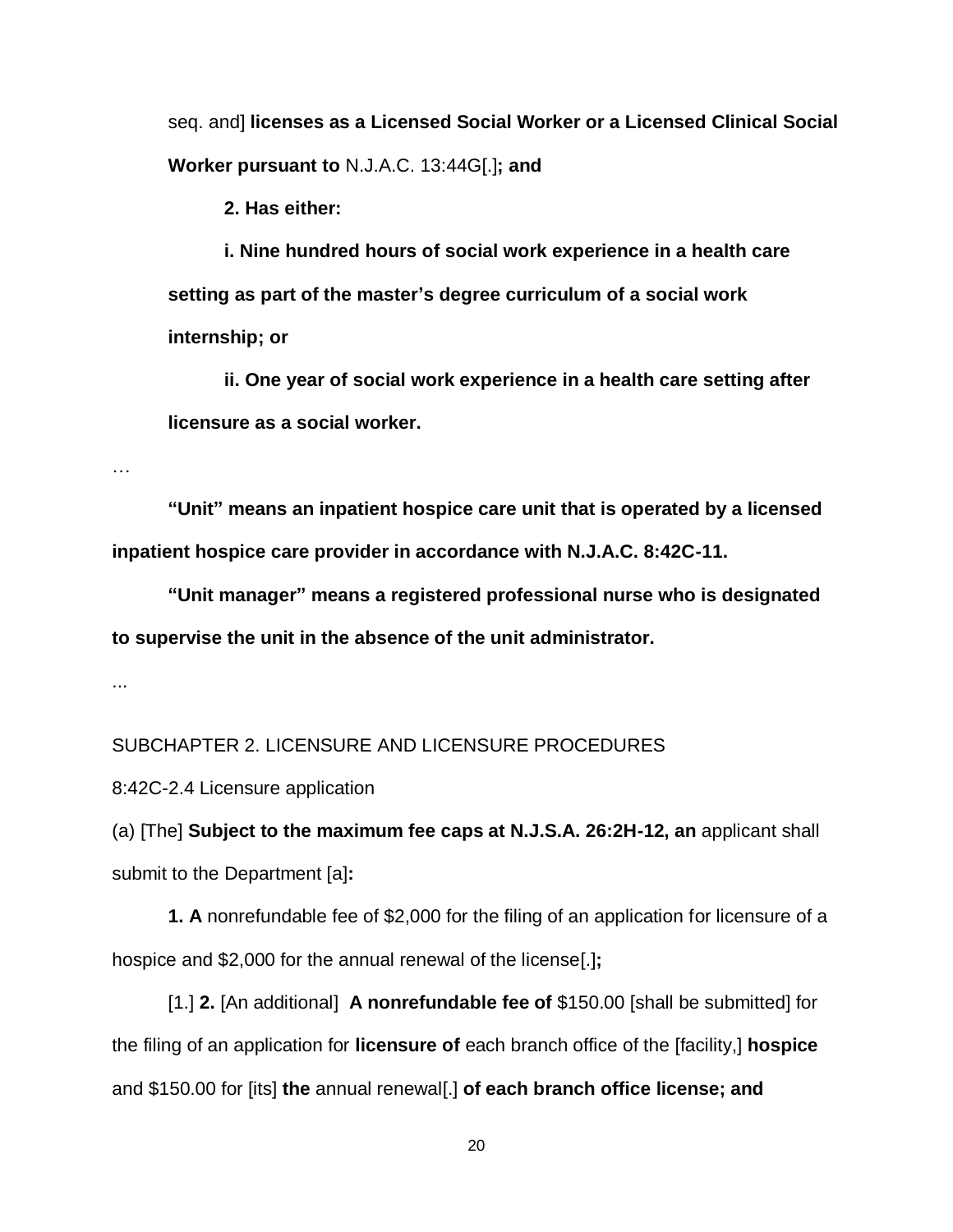**3. A nonrefundable fee of \$1,500, plus \$15.00 per each bed to be licensed for the filing of an application, to add an inpatient hospice care unit to a hospice license and for the annual renewal of an inpatient hospice care unit.**

 $(b) - (i)$  (No change.)

[(j) Each hospice shall be assessed a biennial inspection fee of \$1,000. For existing facilities, this fee shall be assessed in the year the facility will be inspected, along with the annual licensure fee for that year. The fee shall be added to the initial licensing fee for new facilities. Failure to pay the inspection fee shall result in non-renewal of the license for existing facilities and the refusal to issue an initial license for new facilities. This fee shall be imposed only every other year even if inspections occur more frequently and only for the inspection required to either issue an initial license or to renew an existing license. It shall not be imposed for any other type of inspection.] **(j) Licensees shall incur and pay the following inspection fees at initial licensure, and biennially thereafter upon renewal, in addition to the applicable licensure or renewal fee:**

- **1. Hospice ......... \$1,000**
- **2. Inpatient hospice care unit (each site) ......... \$1,500**

**(k) Failure to pay applicable inspection fees incurred pursuant to (j) above shall result in non-renewal of the license for existing facilities and the ineligibility of the licensee for initial licensure of new facilities.**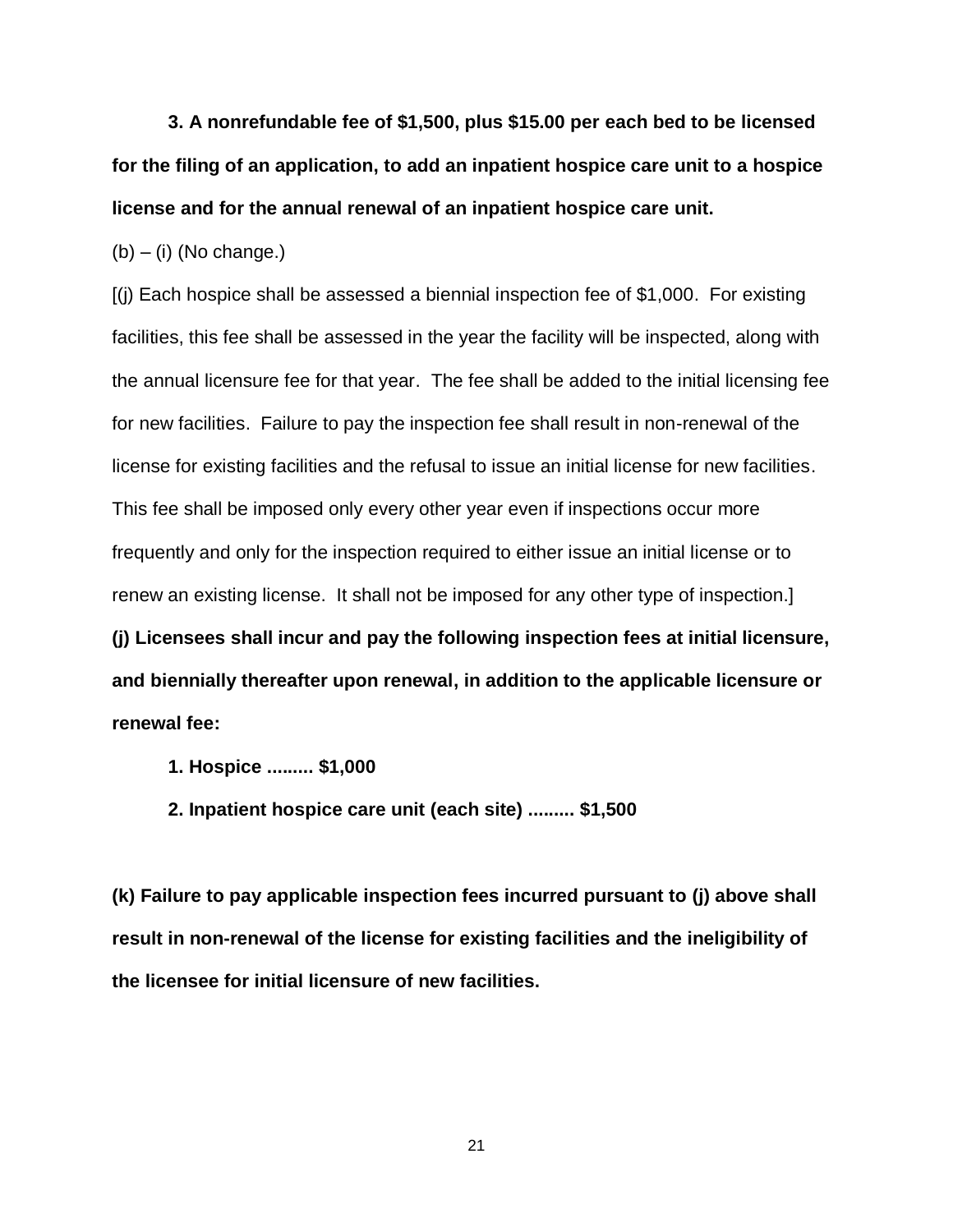**1. Licensees shall incur inspection fees no more or less frequently than every other year, even if inspections occur more or less frequently than every other year.**

8:42C-2.5 Licensure

 $(a) - (h)$  (No change.)

(i) [Except as set forth below, the] **A** license is not assignable or transferable, and it shall be immediately void if the hospice ceases to operate, if the hospice ownership changes, if the hospice is relocated to a different site, or if a part of [a] **the** hospice ceases to operate.

1. If the hospice**,** or a part thereof**,** ceases to operate, the licensee may request that the Department maintain the license for a period of up to 24 months.

**i.** The licensee shall make such a request at least [30] **60** days prior to ceasing operations, and such request shall include the rationale for requesting the extension and the [time frame] **length** of the **requested** extension.

**ii.** The Department shall maintain the license if the circumstances indicate that the licensee will again operate the hospice**,** or part [within the time frame of] **thereof, before** the **requested** extension [requested] **elapses**, based on the specific circumstances of the case.

**iii. To maintain the license, the licensee shall return a completed renewal application and the appropriate fee.**

[2.] **(j)** In the case of a transfer of ownership[, new owners] of a hospice**, the prospective owners** shall [make application for licensure with] **submit the following**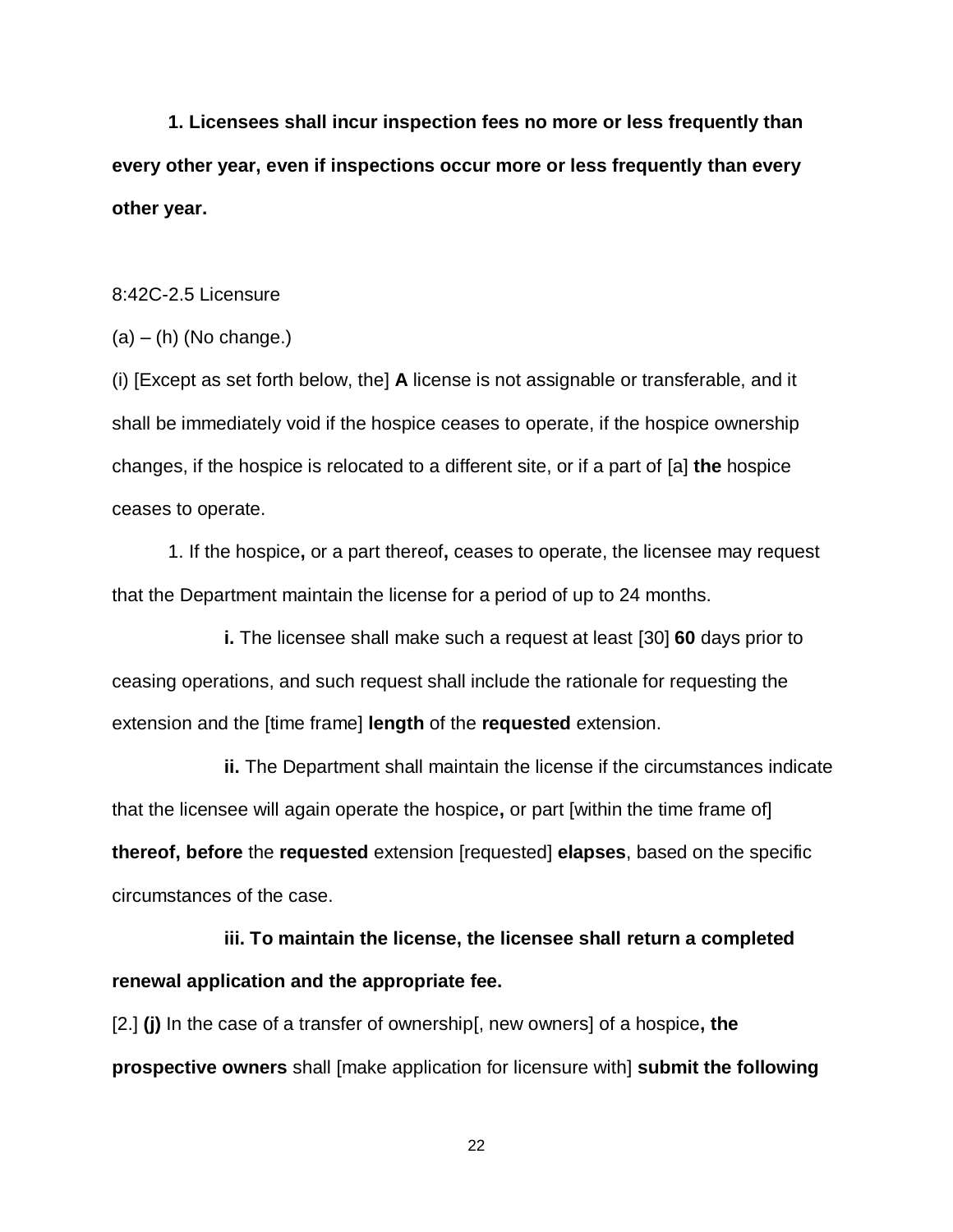**to** the Department[, in accordance with the provisions as set forth in N.J.A.C. 8:42C-2.1 and this subchapter. In addition, the following information shall be submitted] with [the] **a completed license** application:

Recodify existing i.–ii. as **1.–2.** (No change in text.)

[iii.] **3.** [Where] **As** applicable, 100 percent of the ownership of leased buildings and property; [and]

[iv.] **4.** Copies of all legal documents pertinent to the transfer of ownership transaction [which] **that** are signed by both the current licensed owners and the proposed licensed owners[.]**;**

**5. A nonrefundable fee of \$1,500 for the filing of an application for the transfer of ownership of the hospice and, upon Department approval of the transfer of ownership, the license fee required pursuant to N.J.A.C. 8:42C-2.4(a); and**

## **6. Track record information required pursuant to N.J.A.C. 8:42C-2.4(b).**

[(j)] **(k)** The license, unless suspended or revoked, shall be renewed annually on the original licensure date[, or within 30 days thereafter but dated as of the original licensure date].

**1.** The hospice shall receive a request for renewal fee 30 days prior to the expiration of the license.

**2.** A renewal license shall not be issued unless the licensure **renewal** fee is received by the Department.

Recodify existing (k)-(l) as **(l)-(m)** (No change in text.)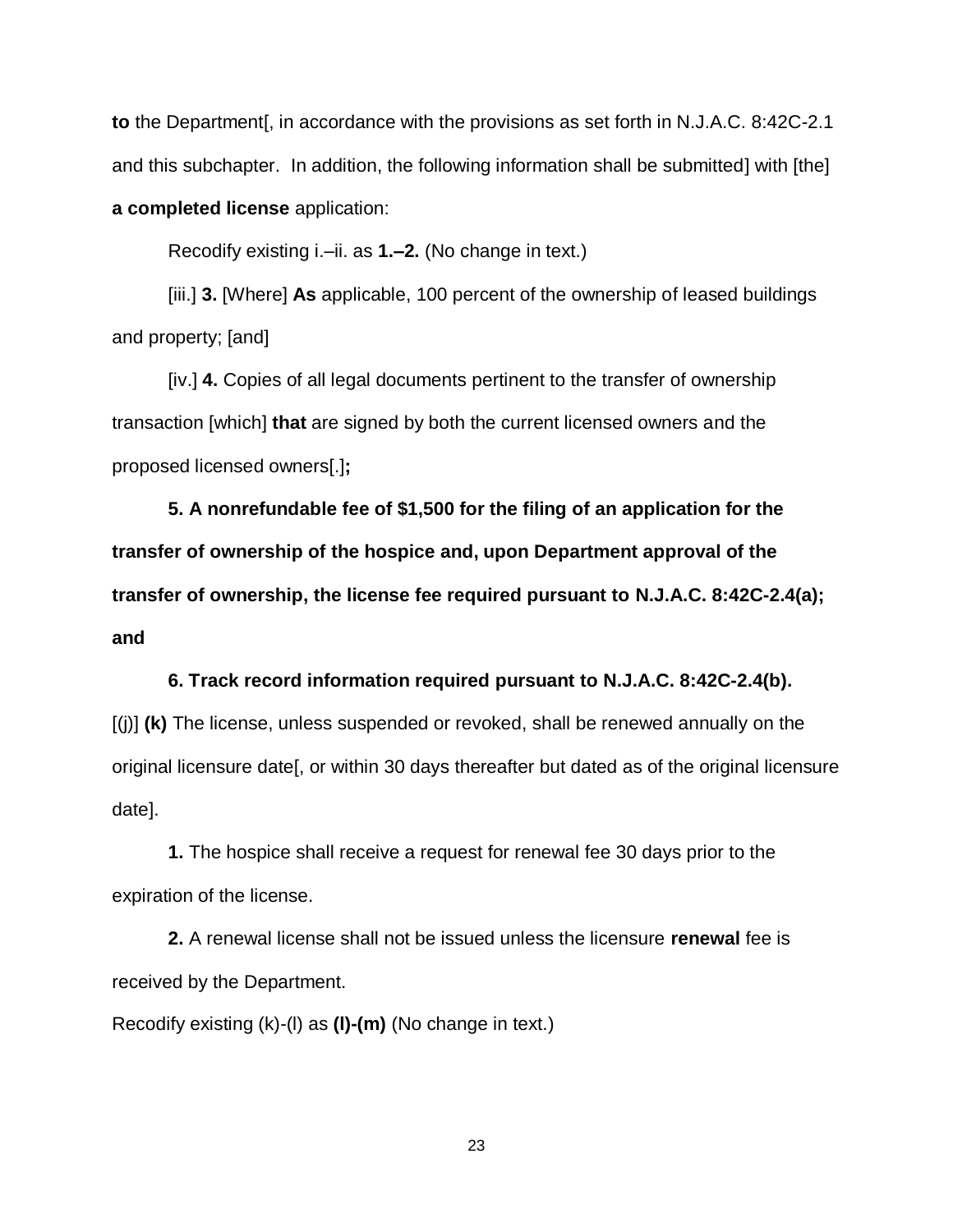**(n) If a licensed facility leases beds to a third-party inpatient hospice care unit operator:**

**1. The licensed facility is not required to file a transfer of ownership application;**

**2. The facility may keep the beds licensed and inoperative for a maximum of two years in accordance with N.J.A.C. 8:33-3.2(a); and**

**3. After two years elapse:**

**i. The facility shall return the inoperative beds to service; or**

**ii. If the facility fails to return the inoperative beds to service, the** 

**Department shall remove the beds from the facility's license.**

SUBCHAPTER 3. GENERAL REQUIREMENTS

8:42C-3.2 Ownership

(a) The hospice shall disclose the ownership of the hospice and the property on which it is located to the Department[.] **and shall make** [1. Proof] **proof** of this ownership [shall be] available in the facility.

[2.] **(b)** (No change in text.)

**(c) A proposed transfer of ownership shall follow the process at N.J.A.C. 8:42C-2.5(j).**

[(b)] **(d)** (No change in text.)

8:42C-3.4 Personnel

(a)-(c) (No change.)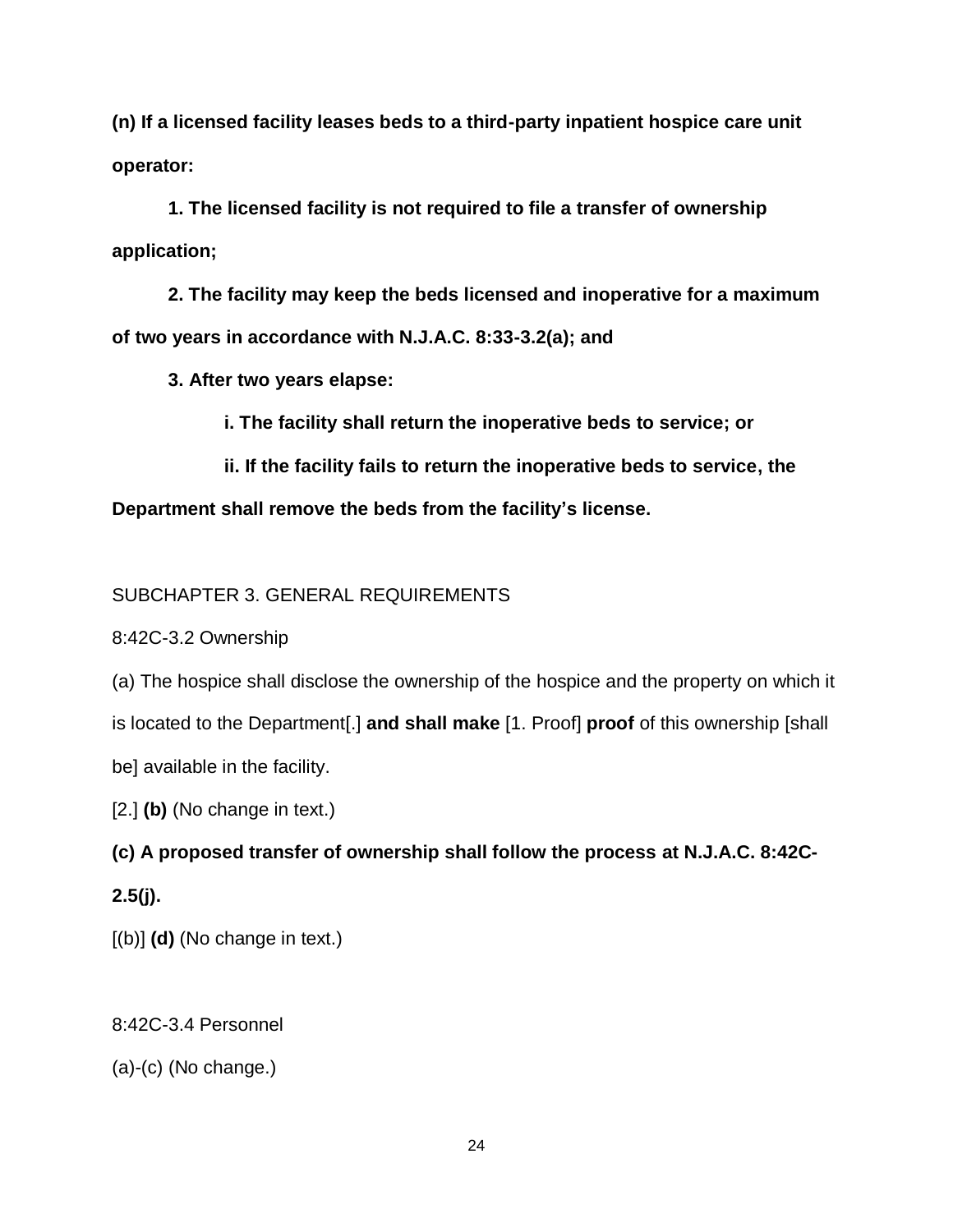(d) The hospice shall have policies and procedures for the maintenance of confidential personnel records for each employee, including at least his or her name, previous employment, educational background, license number with effective date and date of expiration (if applicable), certification (if applicable), verification of credentials and references, **the** criminal background check **required pursuant to 42 CFR 418.114(d)**, health evaluation records, job description**,** and evaluations of job performance.

(e)-(j) (No change.)

(k) The hospice shall have available and shall comply with the guidelines listed below, incorporated herein by reference, as amended and supplemented[, to protect health care workers who may be exposed to infectious blood-borne diseases, such as AIDS and hepatitis-B]:

[1. The following CDC Guidelines published in the CDC Morbidity and Mortality Weekly Report (MMWR), which are available electronically at the CDC website, www.cdc.gov:

i. Guidelines for the Management of Occupational Exposures to Hepatitis B, Hepatitis C, and HIV and Recommendations for Postexposure Prophylaxis, CDC Morbidity and Mortality Weekly Report (MMWR), June 29, 2001, Volume 50 (RR11), 1- 17;

ii. Updated U.S. Public Health Service Guidelines for the Management of Occupational Exposures HBV, HCV, and HIV and Recommendations for Postexposure Prophylaxis, CDC Morbidity and Mortality Weekly Report (MMWR), September 30, 2005, Volume 54 (RR09), 1-54;]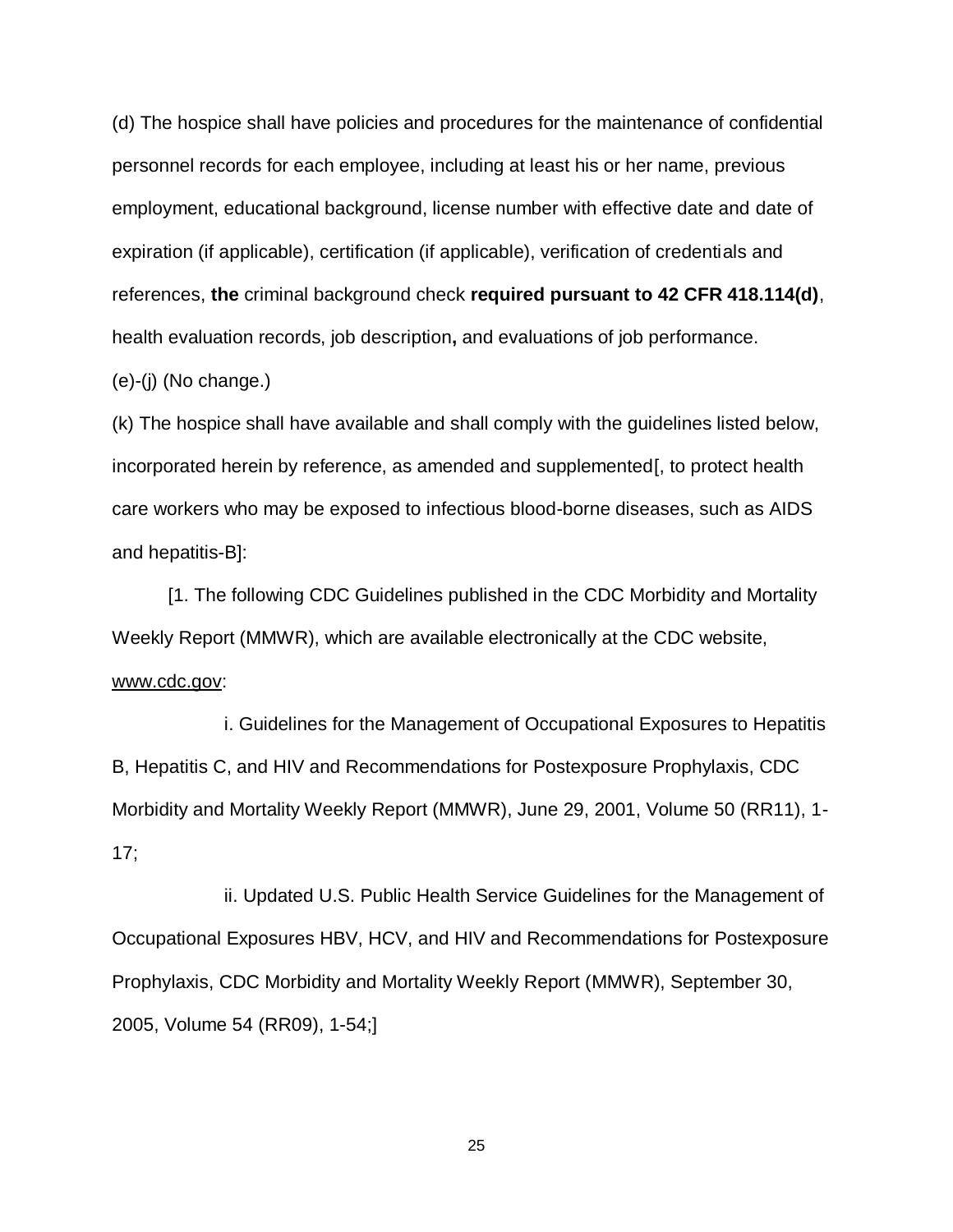[iii.] **1. CDC, "**Immunization of Health-Care [Workers] **Personnel**,

Recommendations of the Advisory Committee on Immunization Practices (ACIP)**"** [and the Hospital Infection Control Practices Advisory Committee (HICPAC), CDC Morbidity and Mortality Weekly Report (]MMWR[), December 26, 1997], Volume [46 (RR-18), 1-

42] **60, No. RR07 (November 25, 2011), available at** 

**<https://www.cdc.gov/mmwr/preview/mmwrhtml/rr6007a1.htm> and at** 

**<https://www.cdc.gov/mmwr/pdf/rr/rr6007.pdf>**; [and]

[iv.] **2. CDC, "**Guidelines for Preventing the Transmission of

[Mycobacterium tuberculosis] *Mycobacterium tuberculosis* in [Health Care] **Health-**

**Care** Settings, **2005,"** [CDC Morbidity and Mortality Weekly Report (]MMWR[);]

(December 30, 2005), Volume 54 ([RR-17] **RR17**)**, 1-141, available at** 

**<https://www.cdc.gov/mmwr/preview/mmwrhtml/rr5417a1.htm> and at** 

**<https://www.cdc.gov/mmwr/pdf/rr/rr5417.pdf>**; [and]

[2.] **3.** [The] **Bolyard, E.A., "**Guideline for Infection Control in Health Care Personnel, **available at:**

**i.** American Journal of Infection Control**,** [(1998)] Volume 26 **(June 1998)**,

289-354[.]**, DOI: [http://dx.doi.org/10.1016/S0196-6553\(98\)80015-1;](http://dx.doi.org/10.1016/S0196-6553(98)80015-1)** 

**ii. Infection Control and Hospital Epidemiology, Volume 19, No. 6**

**(June 1998), 407-463, DOI: [https://doi.org/10.2307/30142429;](https://doi.org/10.2307/30142429)**

**iii. [https://www.cambridge.org/core/journals/infection-control-and](https://www.cambridge.org/core/journals/infection-control-and-hospital-epidemiology/article/div-classtitleguideline-for-infection-control-in-healthcare-personnel-1998div/53C855C7BFCDC0FFCCA6A919F79ED014)[hospital-epidemiology/article/div-classtitleguideline-for-infection-control-in](https://www.cambridge.org/core/journals/infection-control-and-hospital-epidemiology/article/div-classtitleguideline-for-infection-control-in-healthcare-personnel-1998div/53C855C7BFCDC0FFCCA6A919F79ED014)[healthcare-personnel-1998div/53C855C7BFCDC0FFCCA6A919F79ED014;](https://www.cambridge.org/core/journals/infection-control-and-hospital-epidemiology/article/div-classtitleguideline-for-infection-control-in-healthcare-personnel-1998div/53C855C7BFCDC0FFCCA6A919F79ED014) and**

**iv. [https://stacks.cdc.gov/view/cdc/20711;](https://stacks.cdc.gov/view/cdc/20711*) and**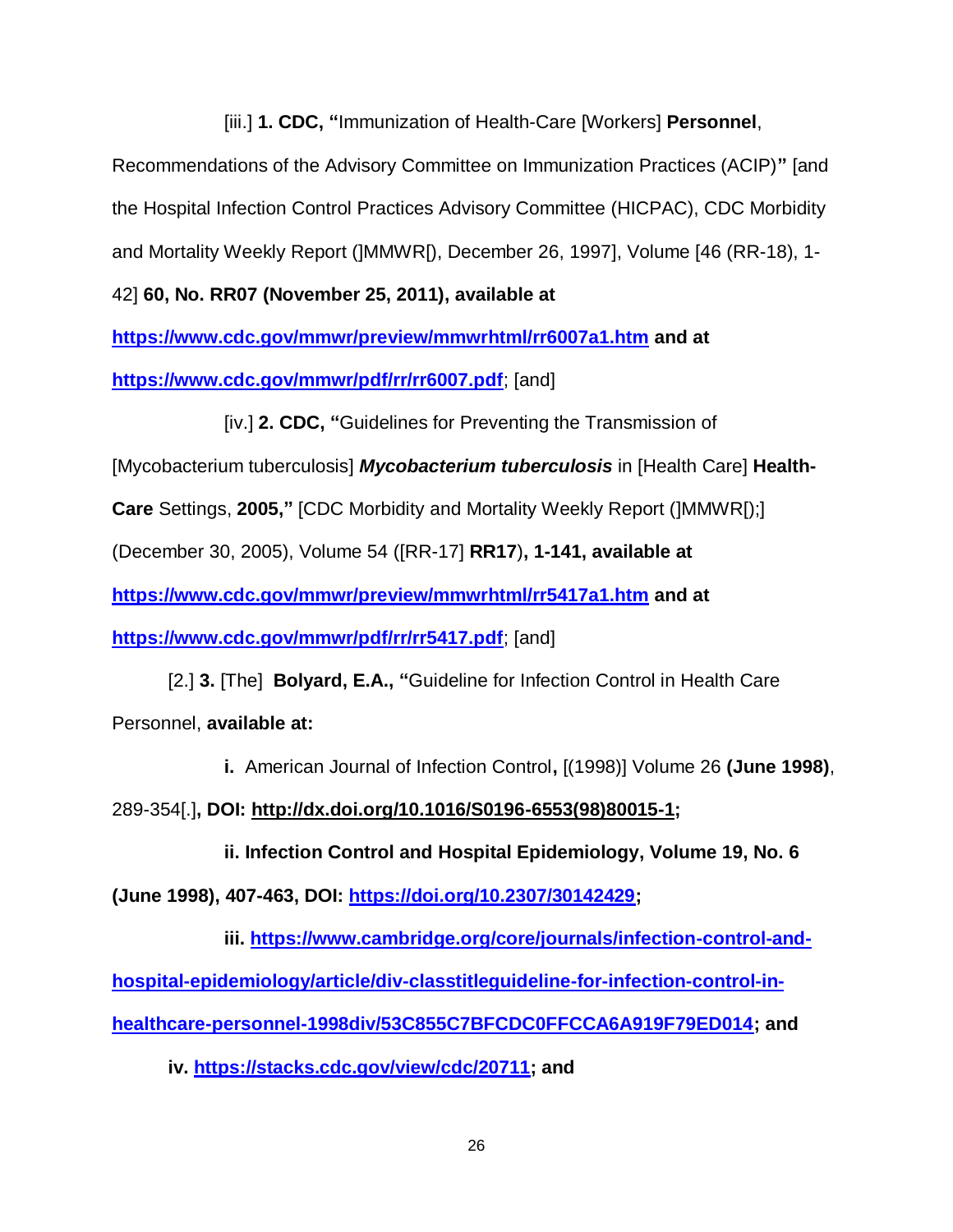**4. Kuhar, D.T., et al., "Updated United States Public Health Service Guidelines for the Management of Occupation Exposures to Human Immunodeficiency Virus and Recommendations for Postexposure Prophylaxis," Infection Control and Hospital Epidemiology, Vol. 34, No. 9 (September 2013), 875-892, available at:**

**i. [http://www.jstor.org/stable/10.1086/672271;](http://www.jstor.org/stable/10.1086/672271)**

**ii. <https://stacks.cdc.gov/view/cdc/20711;> and**

iii. [https://www.cambridge.org/core/journals/infection-control-and-hospital](https://www.cambridge.org/core/journals/infection-control-and-hospital-epidemiology/article/div-classtitleupdated-us-public-health-service-guidelines-for-the-management-of-occupational-exposures-to-human-immunodeficiency-virus-and-recommendations-for-postexposure-prophylaxisdiv/FACD234C788E0D541E37BC3DEFB4C248)**[epidemiology/article/div-classtitleupdated-us-public-health-service-guidelines](https://www.cambridge.org/core/journals/infection-control-and-hospital-epidemiology/article/div-classtitleupdated-us-public-health-service-guidelines-for-the-management-of-occupational-exposures-to-human-immunodeficiency-virus-and-recommendations-for-postexposure-prophylaxisdiv/FACD234C788E0D541E37BC3DEFB4C248)[for-the-management-of-occupational-exposures-to-human-immunodeficiency](https://www.cambridge.org/core/journals/infection-control-and-hospital-epidemiology/article/div-classtitleupdated-us-public-health-service-guidelines-for-the-management-of-occupational-exposures-to-human-immunodeficiency-virus-and-recommendations-for-postexposure-prophylaxisdiv/FACD234C788E0D541E37BC3DEFB4C248)[virus-and-recommendations-for-postexposure-](https://www.cambridge.org/core/journals/infection-control-and-hospital-epidemiology/article/div-classtitleupdated-us-public-health-service-guidelines-for-the-management-of-occupational-exposures-to-human-immunodeficiency-virus-and-recommendations-for-postexposure-prophylaxisdiv/FACD234C788E0D541E37BC3DEFB4C248)**

**[prophylaxisdiv/FACD234C788E0D541E37BC3DEFB4C248.](https://www.cambridge.org/core/journals/infection-control-and-hospital-epidemiology/article/div-classtitleupdated-us-public-health-service-guidelines-for-the-management-of-occupational-exposures-to-human-immunodeficiency-virus-and-recommendations-for-postexposure-prophylaxisdiv/FACD234C788E0D541E37BC3DEFB4C248)**

[(l) The Department shall be prohibited from issuing or continuing a license for the operation of a hospice unless, the owners, any current or prospective employee in a position that involves direct patient contact, any current or prospective administrator or any current or prospective volunteer staff who would have direct patient contact, have obtained clearance from the Department's Criminal Background Investigation Unit, prior to owning, operating, administering, volunteering in a position that requires direct patient contact or being employed in a position that requires direct patient contact in a hospice.

1. The Department shall be prohibited from issuing clearance to any current or prospective owner, employee in a position that involves direct patient contact, administrator, contracted or volunteer staff who would have direct patient contact, who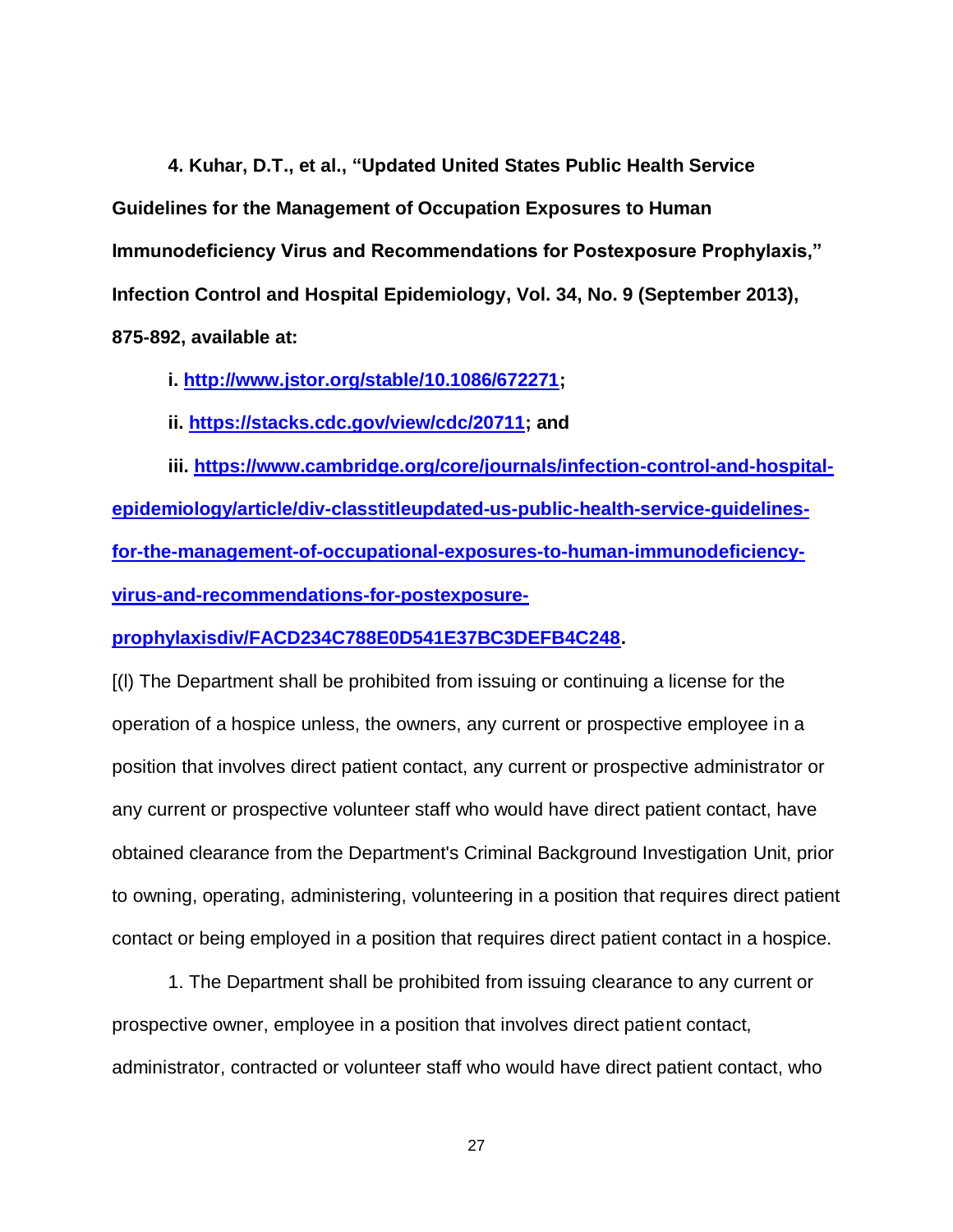has been convicted of a crime or offense relating adversely to the person's ability to provide care, including, but not limited to, homicide, assault, kidnapping, sexual offenses, robbery, crimes against the family, children or incompetents and financial crimes, except when the current or prospective owner, employee, administrator or volunteer with a criminal history has demonstrated his or her rehabilitation in order to qualify as an owner or administrator in accordance with the standards set forth in the Rehabilitated Convicted Offenders Act, N.J.S.A. 2A:168A-1 et seq.

2. In accordance with the provisions of the Administrative Procedure Act, N.J.S.A. 52:14B-1 et seq., and 52:14F-1 et seq., and the Uniform Administrative Procedure Rules, N.J.A.C. 1:1, any individual disqualified from owning, operating, being employed in a position that requires direct patient contact, administering, contracting or volunteering for a position that would involve direct patient contact in a hospice shall be given an opportunity to challenge the accuracy of the disqualifying criminal history record prior to being permanently disqualified from participation.]

## **SUBCHAPTER 11. INPATIENT HOSPICE CARE UNIT**

#### **8:42C-11.1 Scope**

**(a) This subchapter sets forth the requirements for licensed inpatient hospice care providers to operate units.**

### **(b) Inpatient hospice care providers shall:**

**1. Be licensed hospice providers in compliance with this chapter, except as this chapter may conflict with this subchapter.**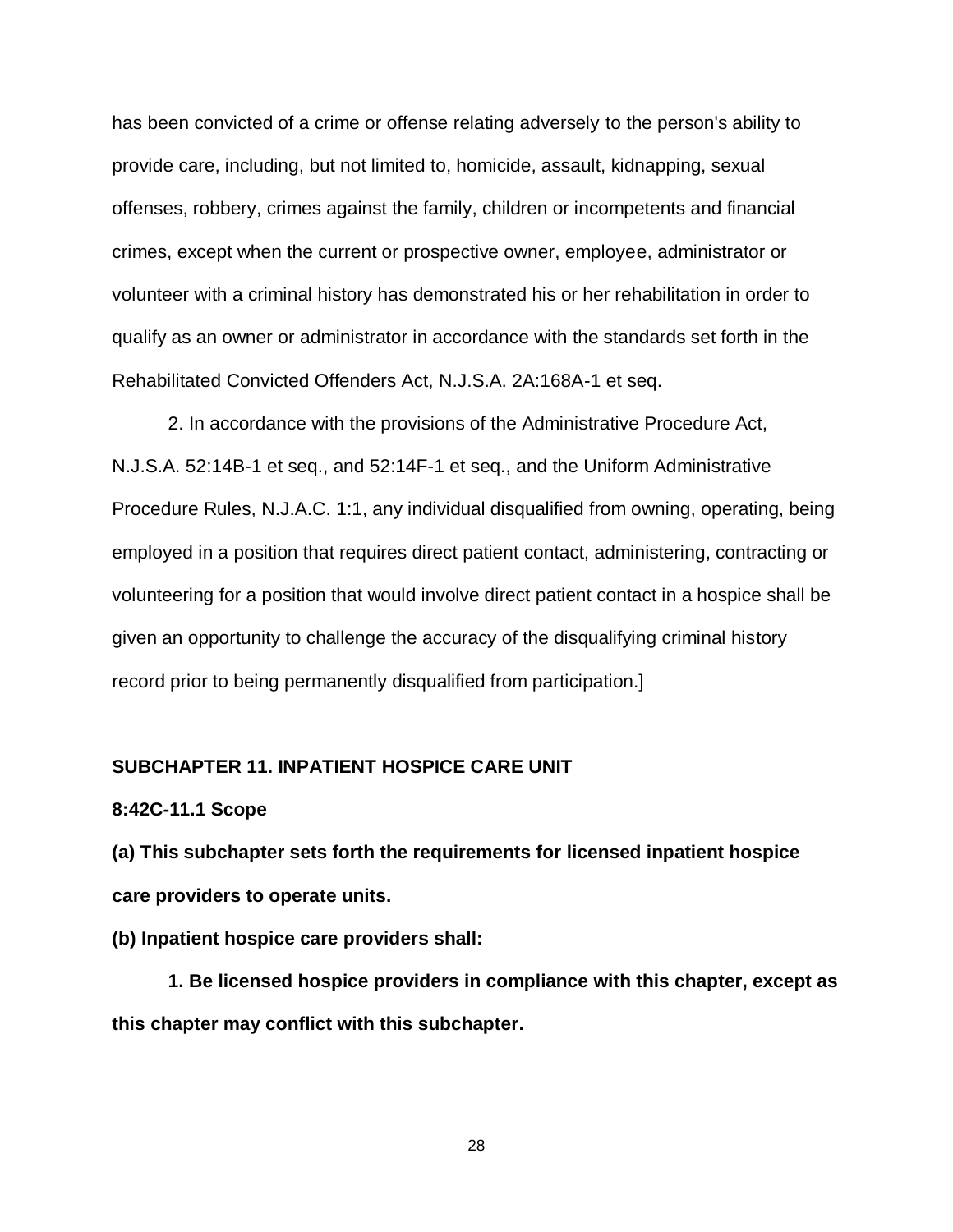**i. In the event of a conflict, the licensed hospice provider shall comply with this subchapter;**

**2. Be certified by the Centers for Medicare and Medicaid Services as hospice providers; and**

**3. Comply with 42 CFR 418.110.**

**(c) An inpatient hospice care provider operating a unit prior to (the effective date of this new rule) shall:**

**1. File a licensing application by (60 days after the effective date of this new rule), for which the Department shall charge the applicant no fee;**

**2. Comply with N.J.A.C. 8:42C-11.4 within one year of the issuance of a license pursuant to (c)1 above, subject to Department inspection prior thereto for review of progress toward compliance and readiness and for identification of potential deficiencies and matters requiring correction.**

**8:42C-11.2 Additional staffing requirements for inpatient hospice care units (a) The governing body shall appoint a unit administrator who shall be:**

**1. Available at all times; and**

**2. In the building in which the unit is located at least half-time each week. (b) The unit administrator shall designate, in writing, a registered professional nurse as unit manager to act in the absence of a unit administrator.**

**1. Either the unit administrator or a unit manager shall be on the unit at all times.**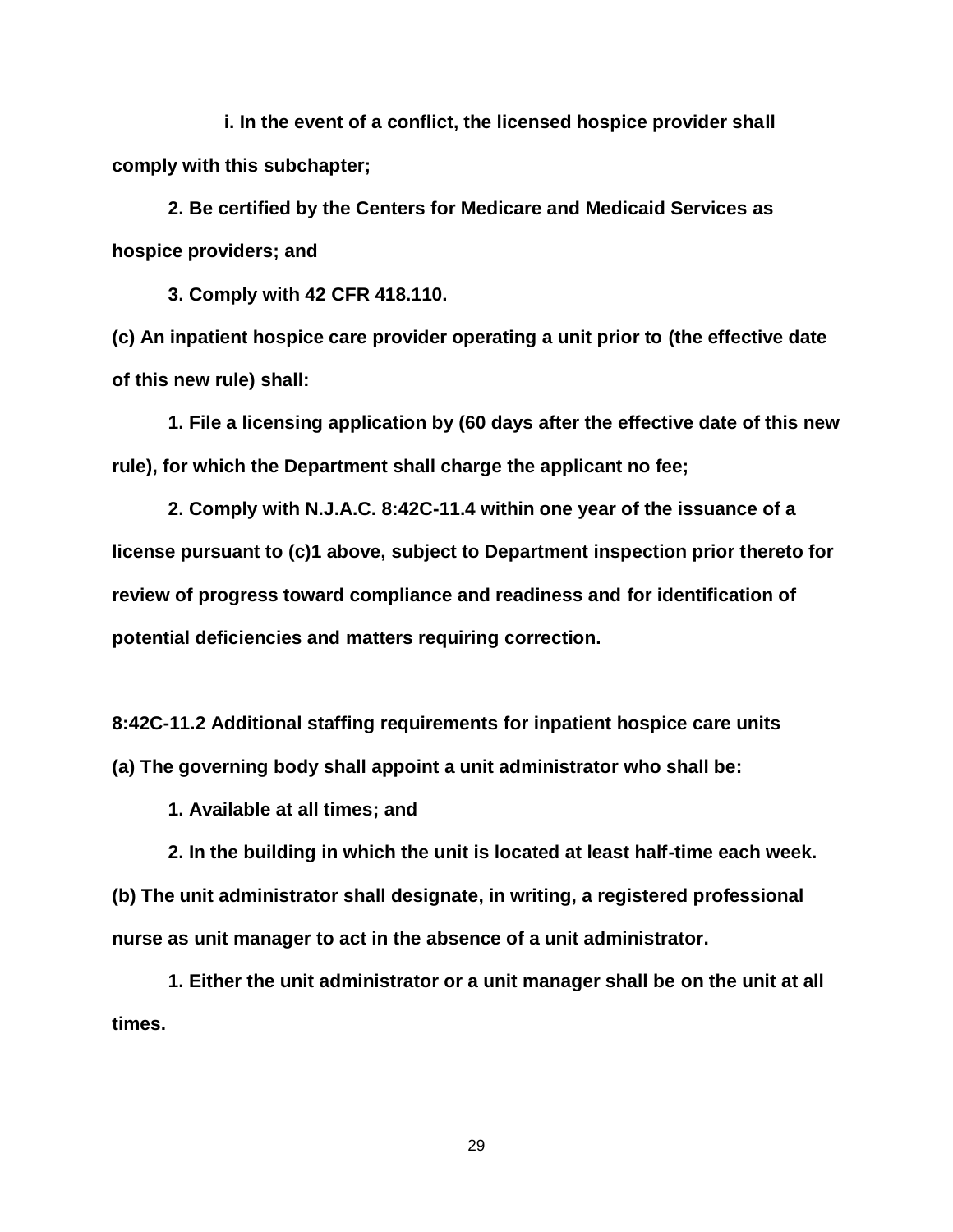**(c) Inpatient hospice care providers shall provide 24-hour nursing services that meet the needs of each patient and are in accordance with each patient's plan of care.**

**(d) Inpatient hospice care providers shall have the following two staff members in the unit at all times:**

**1. One registered professional nurse, who may serve at the same time as the unit manager or the unit administrator; and**

**2. One licensed or certified healthcare worker.**

**(e) The unit administrator shall determine the staffing of the unit based on patient care needs.**

**1. Each inpatient hospice care provider shall have sufficient qualified staff to meet patient needs.**

**8:42C-11.3 Additional services required for inpatient hospice care units (a) Inpatient hospice care providers shall provide, directly or through documented agreements, duly licensed radiology, laboratory, pathology, and other medically related services in accordance with physician orders.**

**1. Documented agreements shall be consistent with N.J.A.C. 8:42C-3.7.**

**2. If a provider directly provides these services, the provider shall establish and implement written policies and procedures that govern the implementation of these services.**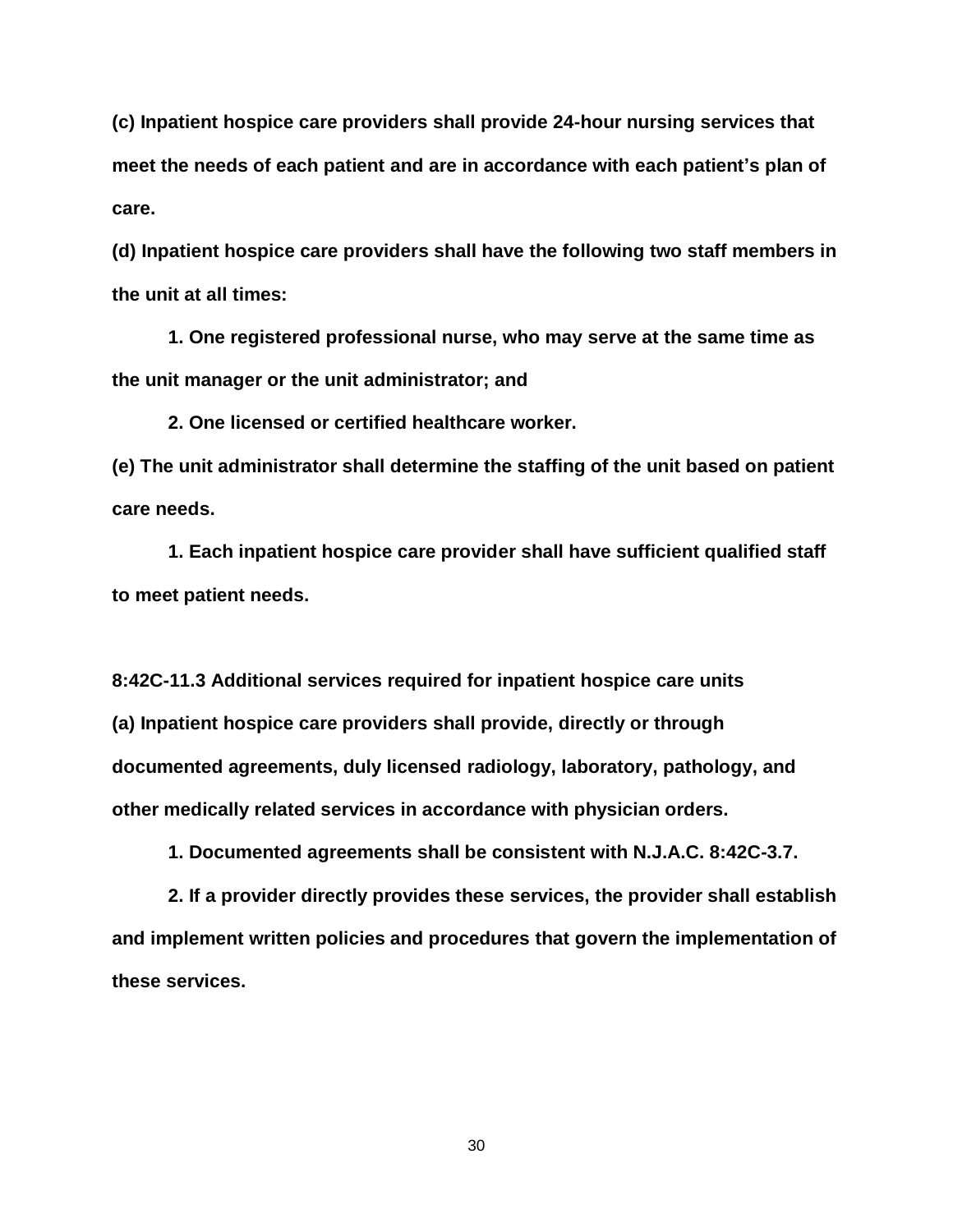**(b) Radiology, laboratory, and pathology services shall be under the direction of a physician qualified by education, training, and experience to assume that function.**

**8:42C-11.4 Patient care area requirements for inpatient hospice care units**

**(a) The patient care area requirements at (b) through (aa) below apply to inpatient hospice care units.**

**(b) The maximum unit size is 30 beds.**

**(c) All beds in a unit are in a contiguous area on the same floor.**

**(d) The maximum room capacity is two patients.**

**(e) At least 50 percent of the unit rooms are single occupancy.**

**(f) The clear, usable floor area of a single bedroom is 100 square feet or greater,** 

**exclusive of the bathroom, vestibule, and closet or wardrobe unit.**

**(g) The clear, usable floor area of a shared (semi-private) bedroom is 80 square feet per bed or greater, exclusive of the bathroom, the vestibule, and the closet or wardrobe unit.**

**(h) Each bedroom shall have a four-foot clearance at each side and at the foot of each bed to permit the passage of equipment, patients, and staff.**

**(i) The space allocated for dining, recreation, and other common uses is 35 square feet or greater per licensed bed, not including physical therapy and occupational therapy space.**

**(j) Each patient shall have a closet or wardrobe unit of six square feet or greater for the storage of personal clothing.**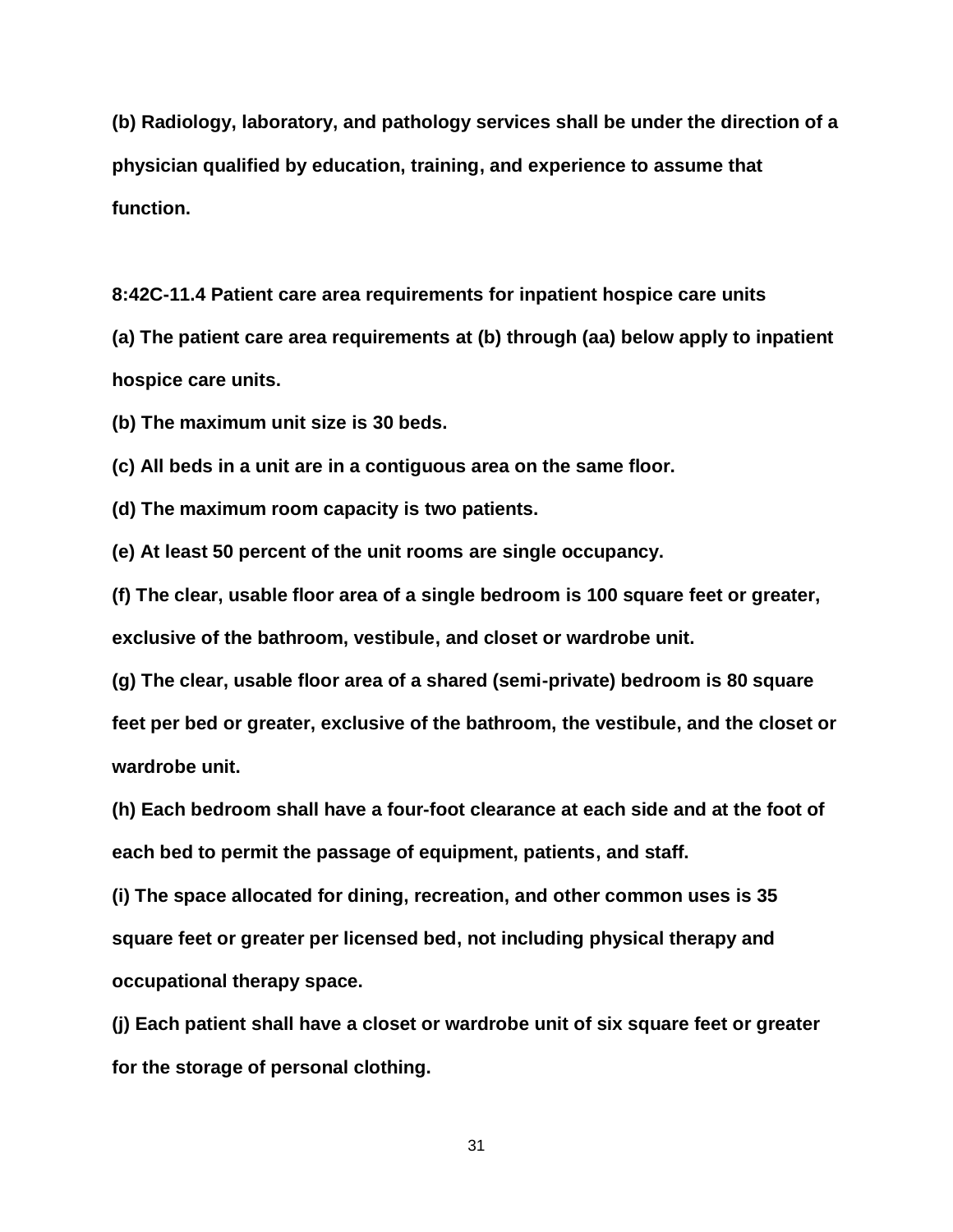**(k) Each patient shall have access to a bathroom, access to which does not require the patient to enter the corridor area.**

**1. The bathroom door shall either:**

**i. Swings outward; or**

**ii. Is an inward-swinging door that complies with the clearance requirements of the Americans with Disabilities Act of 1990, 42 U.S.C. §§ 12101 et seq.**

**(l) Each bathroom shall contain:**

**1. If the unit is newly constructed or is a result of a rehabilitation project in accordance with N.J.A.C. 5:23-6, the Rehabilitation Subcode of the New Jersey Uniform Construction Code, a toilet and a sink;**

**2. If the unit is located in an existing licensed healthcare facility providing residential care, a toilet and either:**

**i. A sink; or**

**ii. Alcohol-based hand rinse compliant with the Hand-Hygiene Guideline, in which case the bedroom shall contain a sink.**

**(m) Each bedroom shall contain:**

**1. A sink, if the unit is newly constructed or is a result of a rehabilitation project in accordance with N.J.A.C. 5:23-6, the Rehabilitation Subcode of the New Jersey Uniform Construction Code;**

**2. Alcohol-based hand rinse compliant with the Hand-Hygiene Guideline, if the unit is located in an existing licensed healthcare facility in which the bathroom contains a sink and the bedroom does not contain a sink; or**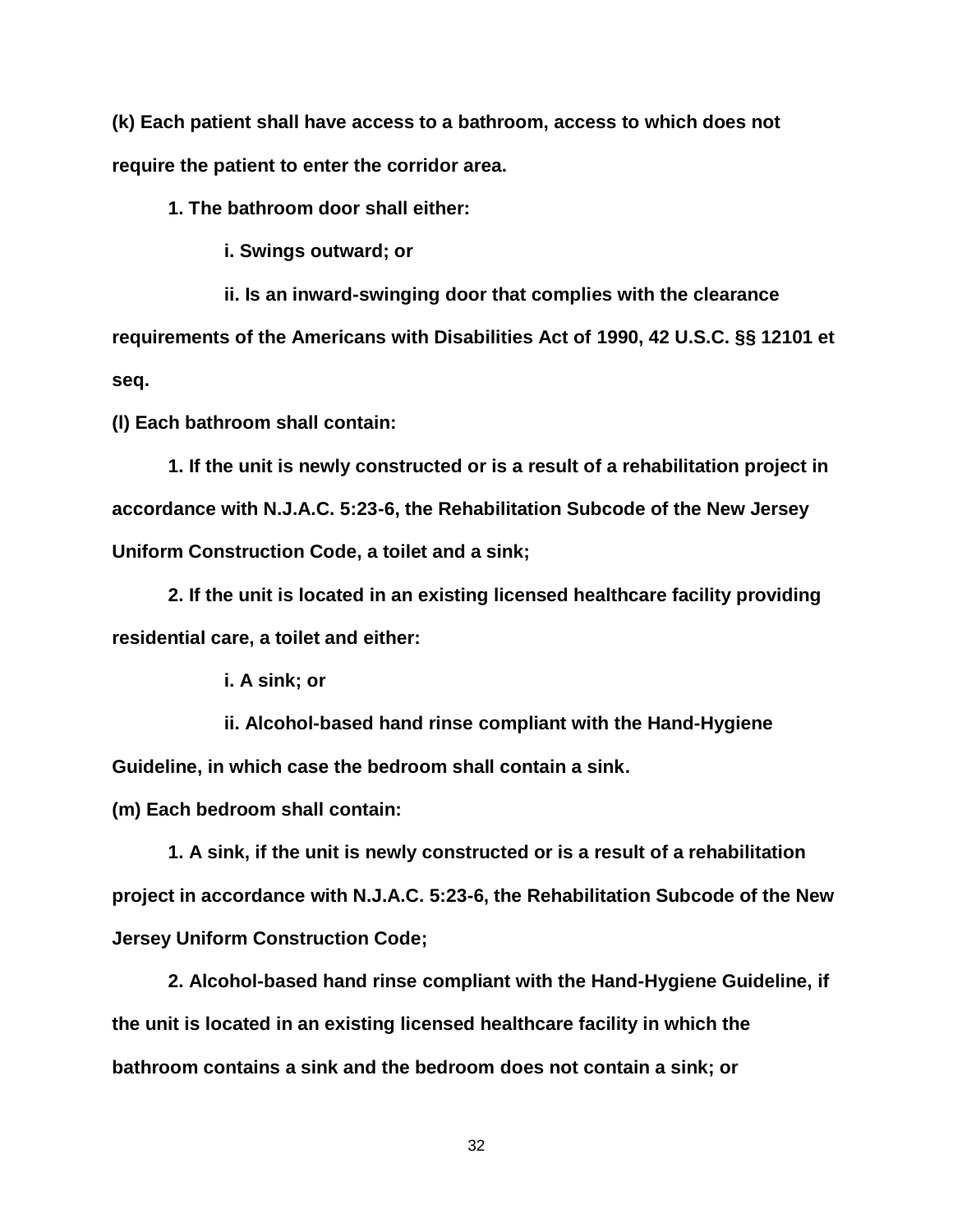**3. A sink, if the unit is located in an existing licensed healthcare facility in which the bathroom does not contain a sink.**

**(n) There is a wheelchair and stretcher-accessible central bathing area for staff to bathe patients who are unable to bathe independently.**

**(o) All toilet and bath facilities used by patients shall have grab bars that are compliant with the International Code Council, Inc., Accessible and Usable Buildings and Facilities (ICC A117.1-2009***)* **(2010), published by the International Code Council of the American National Standards Institute, 500 New Jersey Avenue, NW, 6th Floor, Washington, DC 20001, telephone: (800) 786-4452, website:** [http://www.iccsafe.org](http://www.iccsafe.org/)**, which is incorporated herein by reference, as amended and supplemented.**

**(p) Handgrips shall be provided on both sides of all corridors used by patients.**

**(q) A nurse call system shall be provided.**

**1. Each bed shall have a call device; and**

**2. A call device shall be provided at each patient toilet, bath, and shower room.**

**(r) The inpatient hospice care provider shall provide a homelike atmosphere in the unit.**

**(s) Each unit shall have the following:**

**1. A medication preparation area that is located either adjacent to the nurses' station or under the visual control of the nursing station and shall have:**

**i. A work counter;**

**ii. A sink;**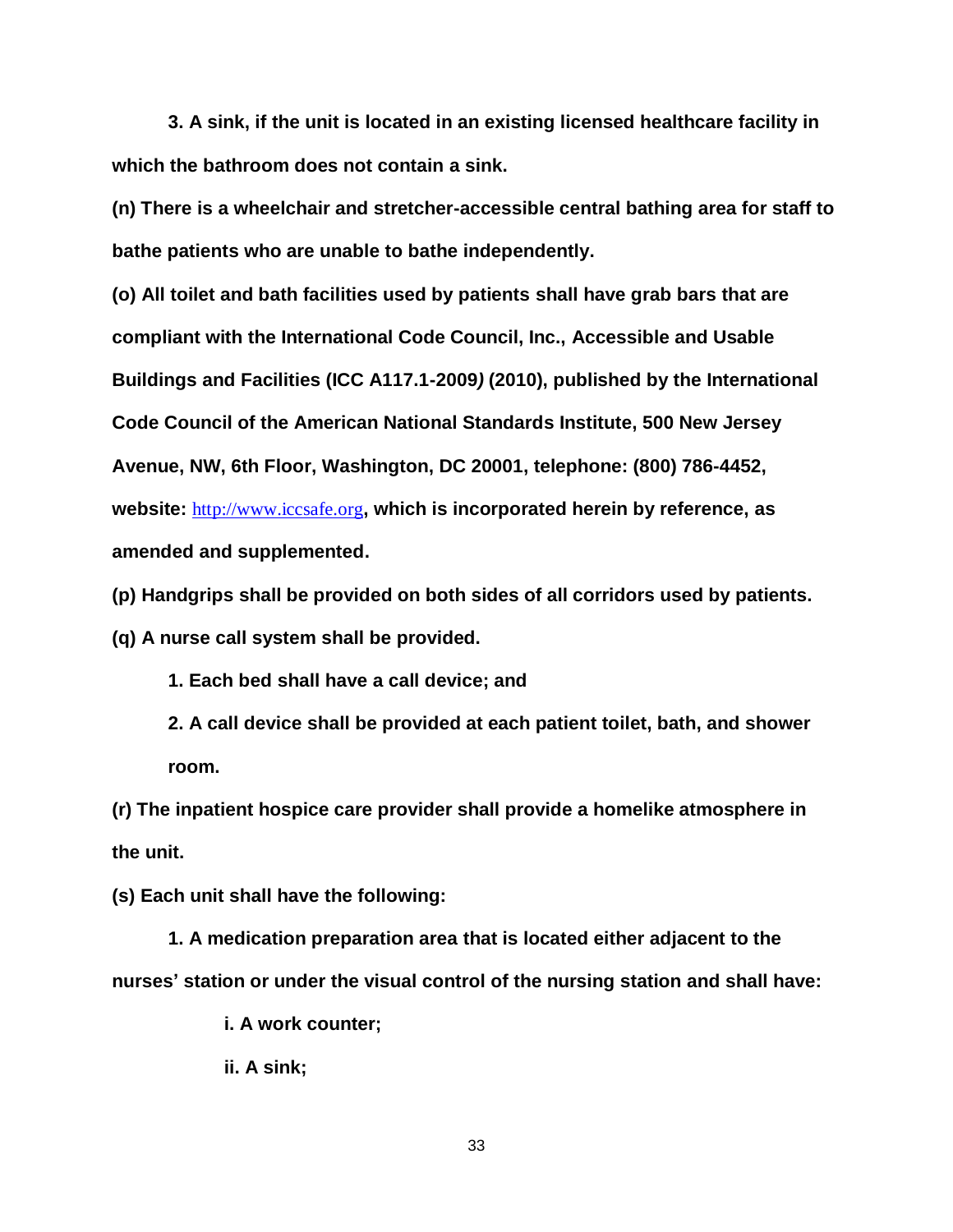**iii. A medication refrigerator;**

**iv. Eye-level medication storage;**

**v. Cabinet storage; and**

**vi. A double-locked narcotic storage room;**

**2. A clean utility room that shall have:**

**i. A work counter;**

**ii. A hand-washing station that has handles or paddles that are at** 

**least four inches long; and**

**iii. Wall or under-counter space for storage of clean and sterile supplies;**

**3. A soiled utility room that shall have:**

**i. A counter;**

**ii. A hand-washing station that has handles or paddles that are at** 

**least four inches long;**

**iii. Wall or under-counter space for storage; and**

**iv. A flush-rim clinical sink or water closet that has a device that is** 

**suitable for washing and sanitizing bedpans and other utensils;**

**4. A staff bathroom and locker space for personal belongings;**

**5. A nourishment station in an area that is physically separate from** 

**the nurses' station that has:**

**i. A work counter;**

**ii. A storage cabinet;**

**iii. Refrigerated storage; and**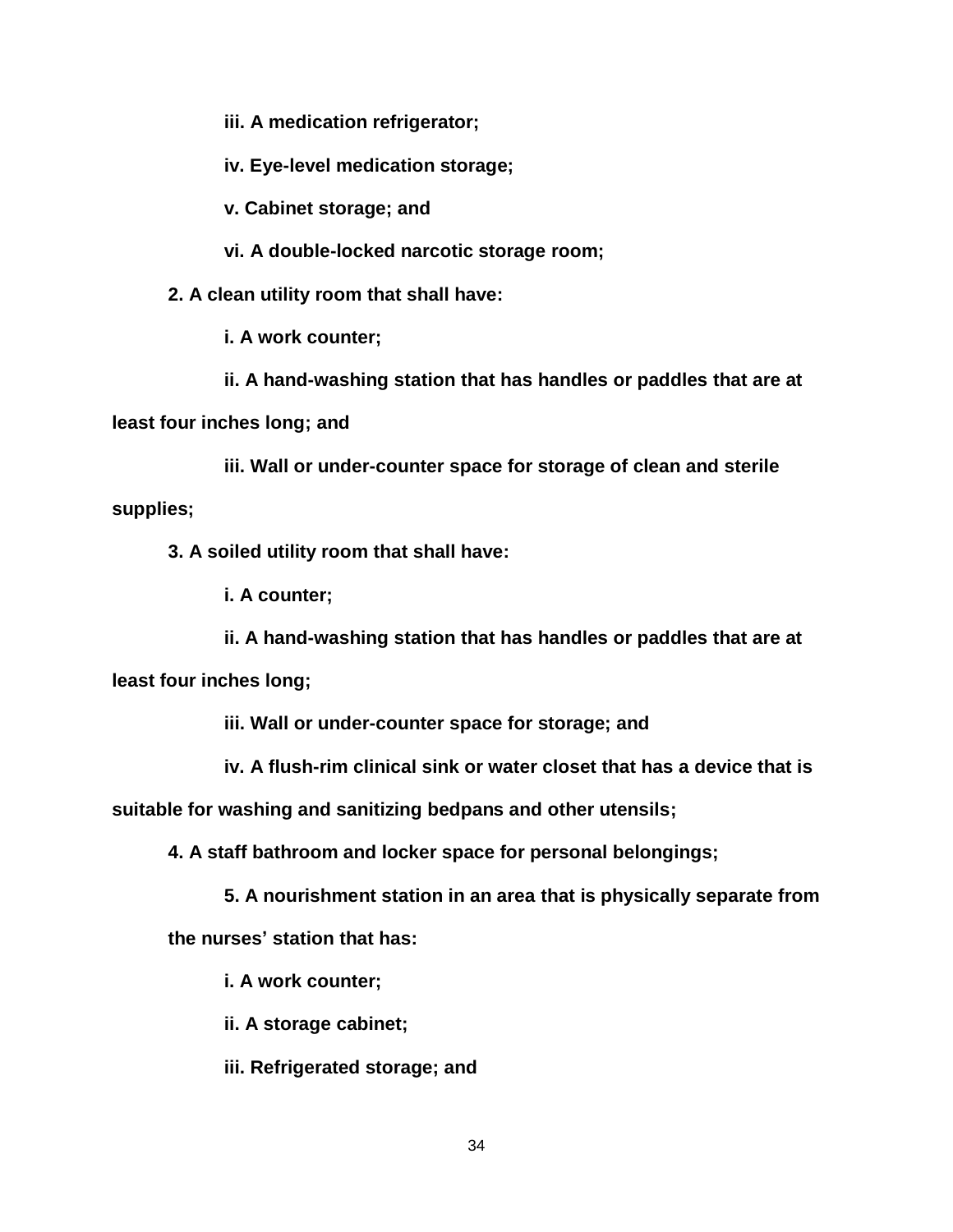**iv. A small stove, hotplate, or microwave;**

**6. A nurses' station that has:**

**i. Desk space adequate for writing;**

**ii. Storage space for office supplies; and**

**iii. Storage space for patient records;**

**7. A soiled linen storage area;**

**8. A clean linen storage area; and**

**9. A minimum of one housekeeping closet per floor of a unit.**

**(t) Persons with administrative responsibilities for the unit shall have office space in the same building as the unit.**

**(u) Staff lounge facilities of not less than 100 square feet in the same building as the unit.**

**(v) Dedicated private space of not less than 100 square feet shall be provided for patient and family visitation.**

**(w) A homelike kitchen and homelike dining facilities shall be provided to accommodate patients and their visitors.**

**(x) All patient rooms shall have flameproof privacy screens or curtains for each patient.**

**(y) Accommodations shall be provided for family members to remain with a patient throughout the night in the patient's room.**

**(z) Accommodations shall be provided for family privacy after a patient's death. (aa) Inpatient hospice care facilities shall meet the requirements of the Facility Guidelines Institute, Guidelines for Design and Construction of Residential**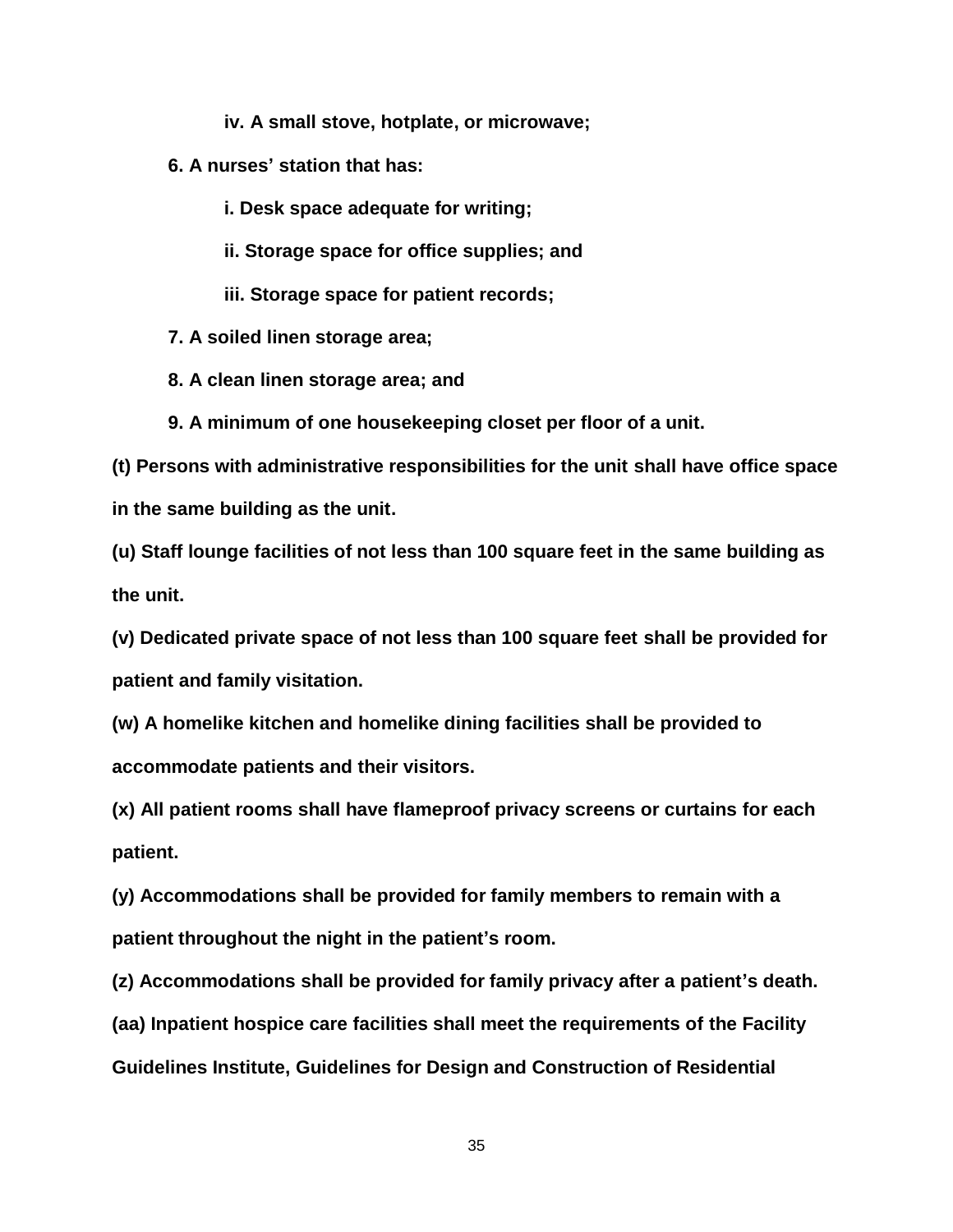**Health, Care, and Support Facilities (2014), incorporated herein by reference, as amended and supplemented, published by the American Society of Healthcare Engineering of the American Hospital Association, 155 N. Wacker Drive, Suite 400. Chicago, IL 60606, telephone: (800) 242-2626, telefacsimile: (866) 516-5817, website: http://www.ashe.org, electronic mail address: ashe@aha.org, and available from the Facility Guidelines Institute, 350 N. Saint Paul St., Suite 100, Dallas, TX 75201, website: www.fgiguidelines.org, electronic mail address: [info@fgiguidelines.org.](mailto:info@fgiguidelines.org)**

**8:42C-11.5 Inpatient hospice care unit infection control**

**(a) An inpatient hospice care provider shall develop and implement a system to investigate, report, evaluate, and maintain records of infections among patients and staff.**

**(b) The system established pursuant to (a) above shall:**

**1. Incorporate and adhere to the "Guidelines for Preventing the Transmission of Mycobacterium tuberculosis in Health-Care Settings, 2005," Centers for Disease Control and Prevention, MMWR 2005; 54 (No. RR-17), as amended and supplemented, in accordance with 29 U.S.C. § 651, the Occupational Safety and Health Act of 1970; and**

**2. Include a procedure for isolating patients with infectious diseases.**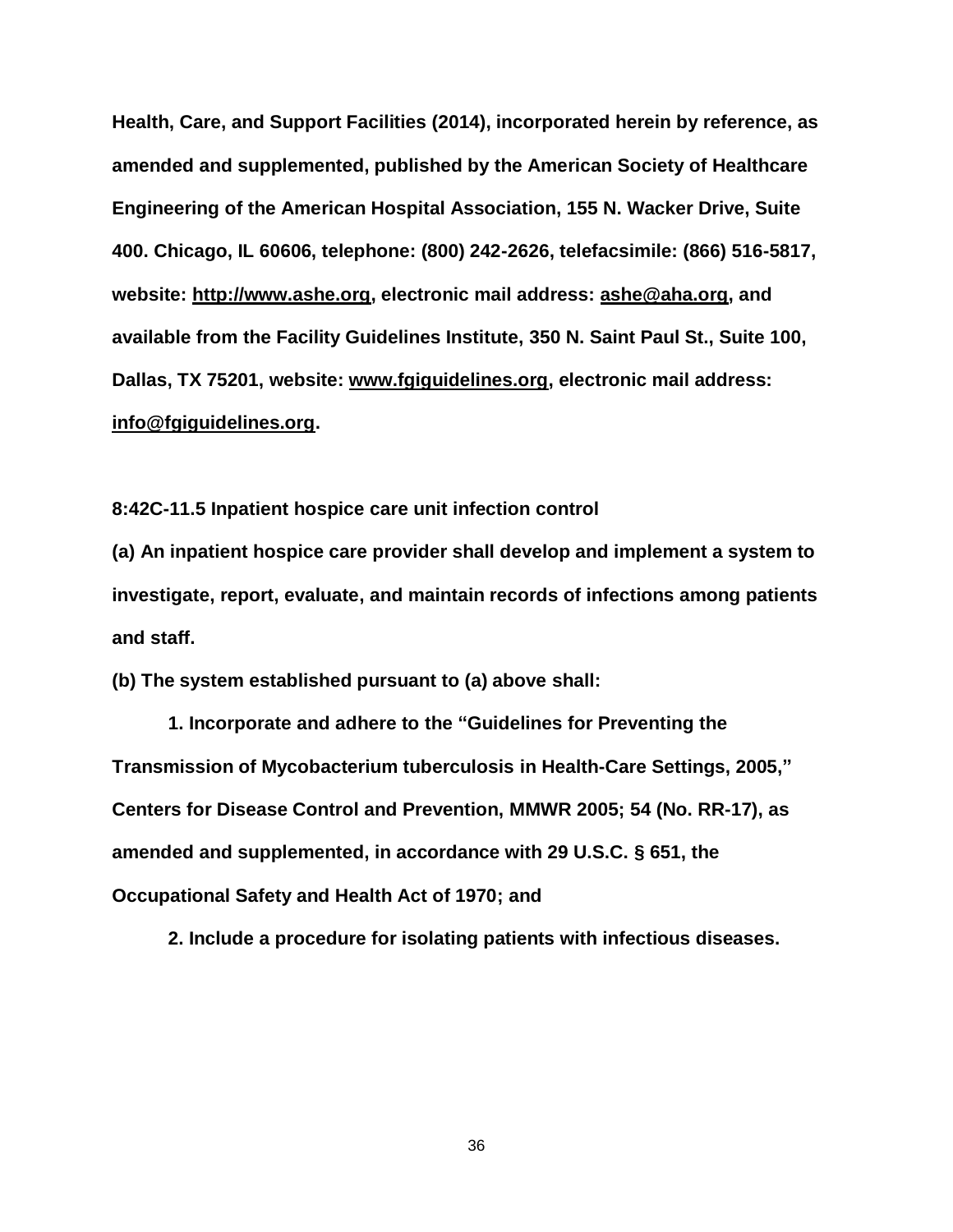**8:42C-11.6 Pharmaceutical services for inpatient hospice care units (a) An inpatient hospice care provider shall employ, or have a documented agreement with, a licensed pharmacist to establish and implement written policies and procedures addressing ordering, storage, administration, disposal, and recordkeeping of drugs and biologicals.**

**(b) An inpatient hospice care provider shall establish and implement written policies and procedures governing:**

**1. The procurement, storage, administration, and disposal of all drugs and biologicals in accordance with Federal and State laws; and**

**2. Drug control and accountability.**

**(c) An inpatient hospice care provider shall maintain an emergency drug kit appropriate to the needs of the patients of the facility that is:**

**1. Assembled in consultation with the licensed pharmacist referenced in (a) above; and**

**2. Readily available for use by staff in the unit.**

**8:42C-11.7 Inpatient hospice care unit patients' rights**

**Inpatient hospice care providers shall comply with N.J.A.C. 8:42C-5.1.**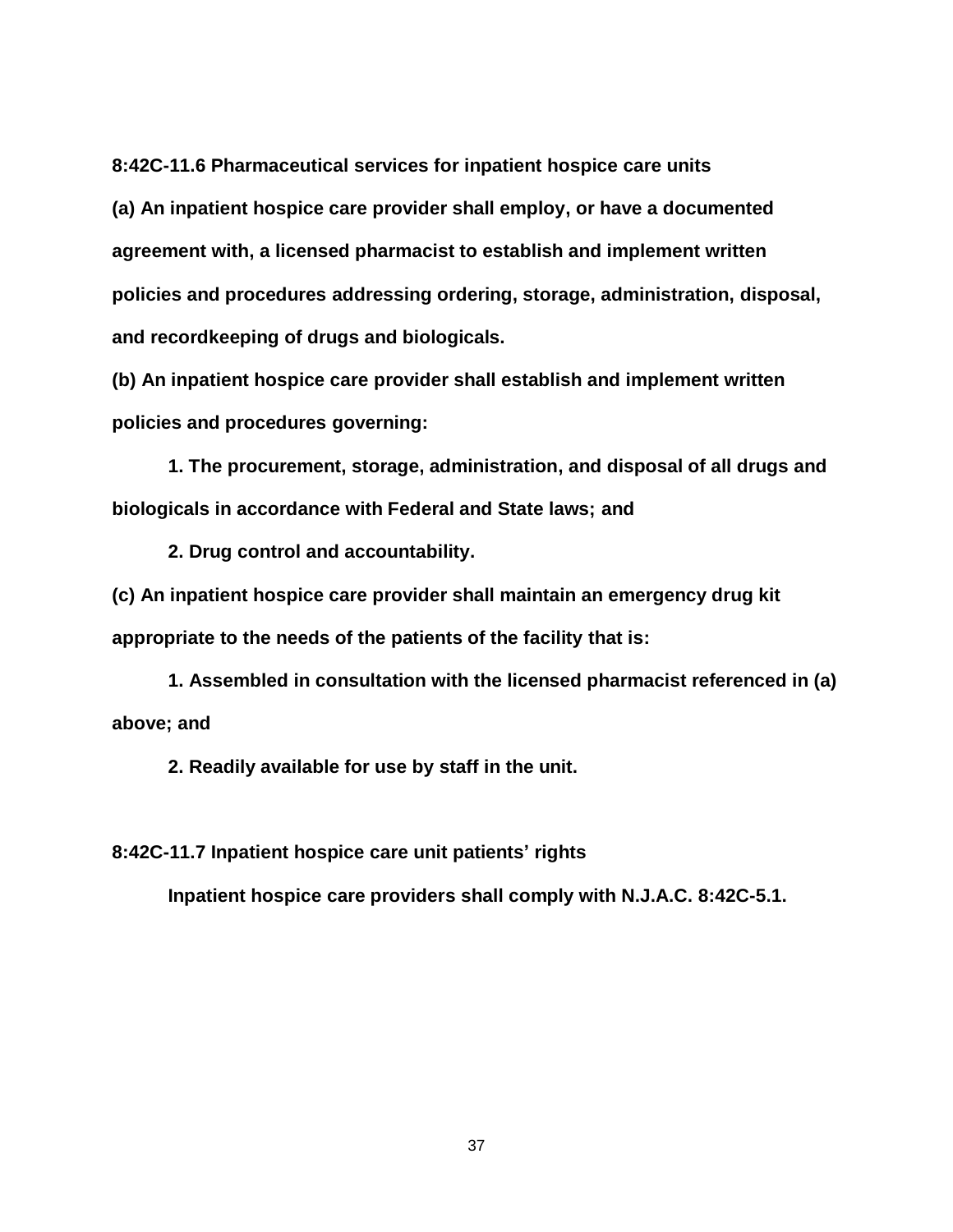**8:42C-11.8 Food service for inpatient hospice care units**

**(a) An inpatient hospice care provider shall provide dietary services either directly or through a documented agreement with a food services provider that details the services provided.**

**(b) The dietary service shall comply with N.J.A.C. 8:24, Sanitation in Retail Food Establishments and Food and Vending Machines.**

**(c) Each unit shall have a staff member trained or experienced in food management or nutrition who is responsible for planning menus and supervising meal preparation.**

**1. If meals are prepared in the unit, the staff member required pursuant to this subsection shall be present during food preparation and service.**

**2. If meals are prepared off-site or catered, the unit administrator shall be responsible for the direction, provision, and quality of dietary services and shall ensure that services conform to the standards of this chapter.**

**(d) If indicated in a patient's plan of care, an inpatient hospice care provider shall provide therapeutic or special diets.**

**(e) An inpatient hospice care provider shall have an approved dietary manual for reference when preparing meals.**

**(f) A registered dietician or a registered nurse shall provide dietary counseling to patients who experience unmet nutritional needs.**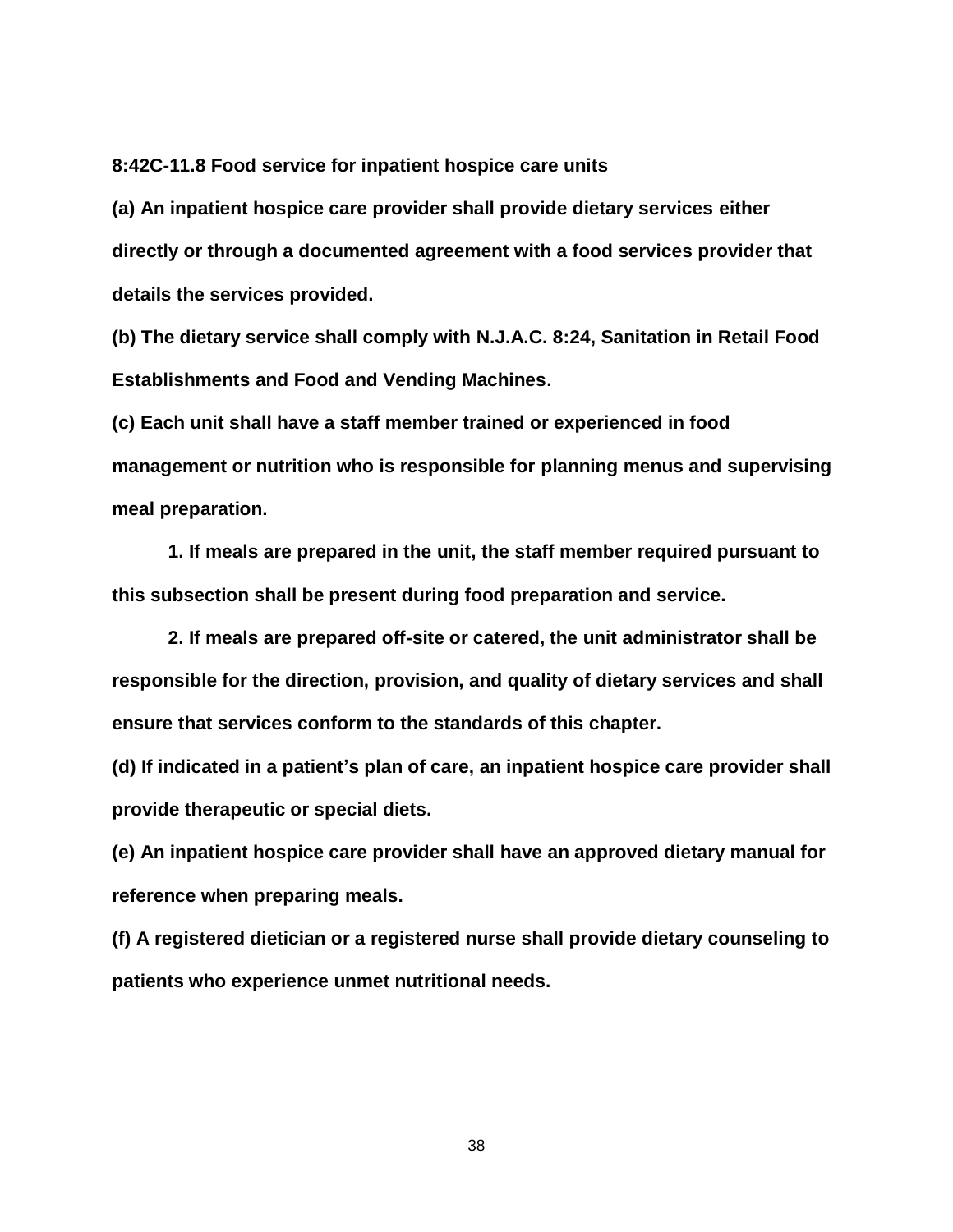**8:42C-11.9 Laundry services for inpatient hospice care units**

**(a) Inpatient hospice care providers shall provide laundry services to meet the needs of each patient.**

**(b) If an inpatient hospice care provider contracts for laundry services, the inpatient hospice care provider must obtain a documented agreement from the contracted laundry service that details the services provided.**

**8:42C-11.10 Housekeeping services for inpatient hospice care units**

**(a) Inpatient hospice care providers shall provide housekeeping services to maintain an environment that is clean, sanitary, and healthful.**

**(b) If an inpatient hospice care provider contracts for housekeeping services with an outside entity, the inpatient hospice care provider must obtain a documented agreement that details the services provided.**

**8:42C-11.11 Pets in inpatient hospice care units**

**(a) Inpatient hospice care providers shall have and implement policies and procedures to address:**

**1. Whether pets are permitted in a unit; and**

**2. If pets are permitted:**

- **i. Mechanisms to assure staff and patient safety; and**
- **ii. Measures to prevent staff and patient discomfort.**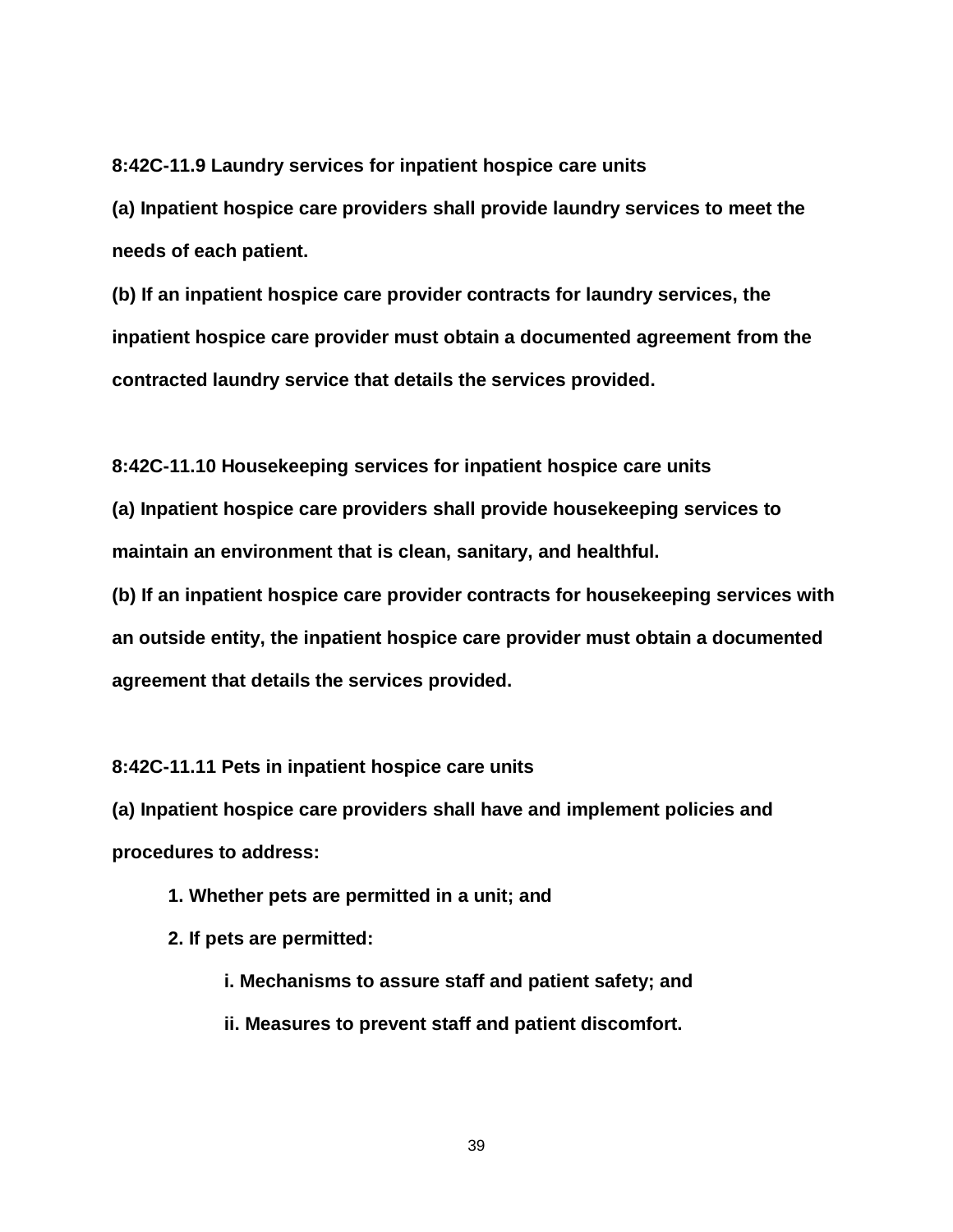**8:42C-11.12 Emergency preparedness in inpatient hospice care units (a) A unit shall have a written emergency preparedness plan.**

**1. Inpatient hospice care providers shall annually train all staff on the requirements of the written emergency preparedness plan.**

**2. Inpatient hospice care providers shall train all new staff members on the requirements of the written emergency preparedness plan within 30 days of commencement of duties within the unit.**

**(b) If a unit is located within a licensed healthcare facility, an inpatient hospice care provider shall coordinate emergency preparedness plans and drills with the licensed healthcare facility in which the unit is located.**

**(c) Inpatient hospice care providers shall conduct at least one drill of the emergency preparedness plan every month.**

**1. These 12 drills shall be conducted on a rotating basis to ensure that four drills occur during each working shift on an annual basis.**

**2. At least eight of the 12 drills shall be fire drills, and the remainder of the drills shall address other emergency preparedness situations.**

**8:42C-11.13 Health and safety laws for inpatient hospice care units**

**(a) Inpatient hospice care providers shall adhere to applicable Federal, State, and local laws, rules, regulations, and codes pertaining to health and safety, including provisions regulating:**

**1. Construction, maintenance, and equipment for the hospice;**